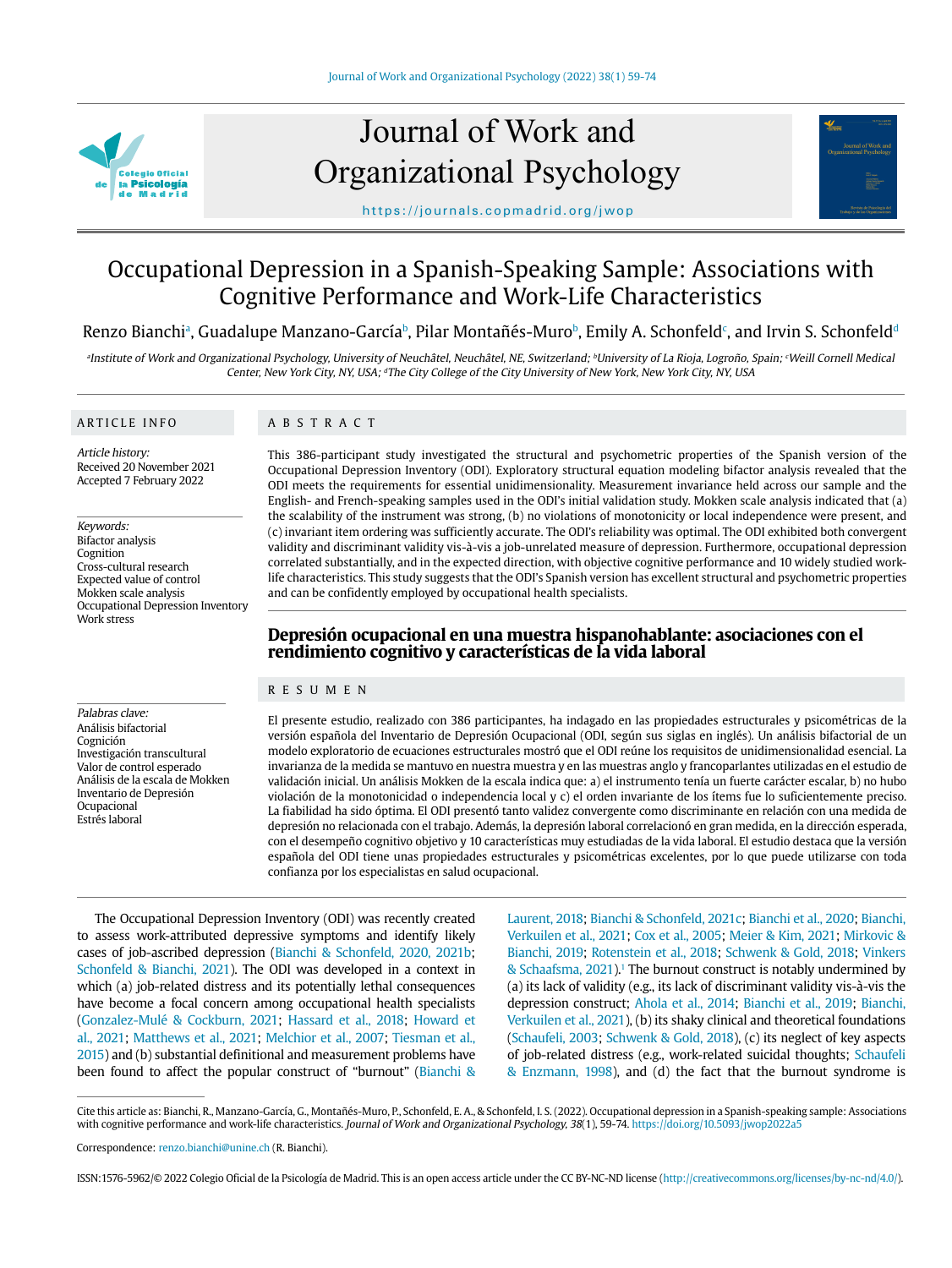undiagnosable and nosologically uncharacterized—with problematic consequences for case identification, treatment development, prevalence estimation, public health policymaking, or worker eligibility for sick pay (Bianchi, 2017; Bianchi & Schonfeld, 2021c; Rotenstein et al., 2018; Schwenk & Gold, 2018).

Because depressive symptoms constitute a basic human response to insurmountable adversity (or unresolvable stress), even among individuals with no noticeable susceptibility to clinical depression (Bianchi et al., 2020; Dohrenwend, 2000; Dura et al., 1990; Gilbert, 2006; Pryce et al., 2011; Wichers, 2014; Willner et al., 2013), addressing the issue of job-related distress in the area of depression research appears to be particularly relevant (Bianchi, Verkuilen et al., 2021; Schwenk & Gold, 2018). The ODI was designed with reference to the diagnostic criteria for major depression found in the latest edition of the Diagnostic and Statistical Manual of Mental Disorders (DSM-5; American Psychiatric Association, 2013).<sup>2</sup> The ODI thus assesses anhedonia, depressed mood, sleep alterations, fatigue/loss of energy, appetite alterations, feelings of worthlessness, cognitive impairment, psychomotor alterations, and suicidal ideation within a two-week time window. The ODI assesses depressive symptoms that individuals attribute to their jobs, in contrast to assessing depressive symptoms in the "cause-neutral" manner that is typical of other depression scales (Bianchi & Schonfeld, 2020). The reliance on causal attributions has been commonplace in (occupational) health research. As an illustration, the Stress in America™ survey commissioned by the American Psychological Association has made use of causal attributions to identify leading sources of stress among the general public (American Psychological Association, 2015). Moreover, causal attributions are crucial to the diagnosis of several well-known disorders, such as posttraumatic stress disorder (PTSD). The symptoms characterizing PTSD derive their diagnostic value from being attributable to specific traumatic/stressful events (American Psychiatric Association, 2013). An idea underlying the reliance on causal attributions is that affected individuals are often in a privileged position to synthesize information on what goes wrong in their lives, especially when "low-observability" phenomena are at stake; in many cases, no one else has access to more or better information (Baldwin, 2000; Bianchi & Schonfeld, 2020; Roe et al., 2022).

The ODI allows investigators to adopt both dimensional (continuum-based) and categorical (diagnostic) approaches to workplace depression. On the one hand, the ODI assesses the severity of work-attributed depressive symptoms. On the other hand, the ODI incorporates a clinically informed algorithm for establishing provisional diagnoses of job-ascribed depression. This dual lens is in keeping with the growing coordination of dimensional and categorical approaches in psychopathological science (Bianchi, 2020; Bianchi, Verkuilen, et al., 2021; Haslam et al., 2012; Kotov et al., 2017). Dimensions and categories are regarded here as two complementary perspectives on the phenomenon of interest (Pickles & Angold, 2003). Depending on an investigator's goals, one perspective may be more relevant or implementable than the other. For instance, an investigator interested in estimating the prevalence of occupational depression, or in deciding whether an intervention should be launched, may need to adopt a primarily categorical perspective. An investigator interested in the intricate processes at stake along the continuum of occupational depression will likely choose a dimensional perspective.

The research conducted on the structural and psychometric properties of the ODI suggests that the instrument has high factorial validity and strong reliability (Bianchi & Schonfeld, 2020, 2021a, 2022; Hill et al., 2021). Relying on exploratory structural equation modeling (ESEM) bifactor analysis, Bianchi and Schonfeld (2020) approached the structure of the ODI through a general Occupational Depression factor and two specific factors—on account of the anhedonic-somatic and dysphoric symptom items of the scale. The ODI demonstrated "essential unidimensionality" (Rodriguez et al., 2016), with the general factor explaining about 89% of the common variance extracted. Cronbach's alphas and McDonald's omegas for the ODI are around .90. From the standpoint of criterion validity, evidence indicates that the ODI correlates, in the expected direction, with various work and nonwork factors, including job satisfaction, dedication to work, willingness to stay in the job, social support in work life, active search for another job or position, trait anxiety, general health status, life satisfaction, and objective cognitive performance (Bianchi & Schonfeld, 2020, 2021a, 2022; Hill et al., 2021). The ODI has been examined in France, New Zealand, South Africa, and the USA to date. The instrument has been validated in English and French.

The main purpose of the present study was to investigate the structural and psychometric properties of the Spanish version of the ODI. We examined the instrument's properties using advanced statistical techniques anchored in both classical test theory and item response theory. We relied on ESEM bifactor analysis (Marsh et al., 2014; Rodriguez et al., 2016) and Mokken scale analysis (Meijer & Baneke, 2004; Mokken, 1971; Stochl et al., 2012). In addition to scrutinizing "intrinsic" properties of the ODI (e.g., factorial structure and essential unidimensionality, scalability, monotonicity, local independence, invariant item ordering, test-score reliability), we examined the behavior of the ODI as it relates to a cause-neutral measure of depressive symptoms. Based on the view that, at a population level, all individuals with occupational depression should be identified as depressed in a cause-neutral assessment of depression whereas only some of the individuals identified as depressed in a cause-neutral assessment of depression should ascribe their depressive symptoms to their job, we expected the ODI to show both a degree of convergent validity and a degree of discriminant validity vis-à-vis a cause-neutral measure of depressive symptoms.

For the purpose of evaluating the criterion validity of the ODI, we inquired into the association of the ODI with objective cognitive performance. In light of (a) the state of the art on the links between depression and neuropsychological functioning (e.g., Rock et al., 2014; Snyder, 2013) and (b) two recent ODI studies conducted in France (Bianchi & Schonfeld, 2021a, 2022), we hypothesized that the ODI would predict cognitive performance negatively. Finally, we investigated the links between occupational depression and widely studied work-life characteristics, namely, interpersonal conflict at work, job incivility, unreasonable work tasks, unnecessary work tasks, work overload, social support at work, job autonomy, skill development, job recognition, and job meaningfulness (Bianchi et al., 2021; Guthier et al., 2020; Matthews et al., 2021; Melchior et al., 2007; Niedhammer et al., 2015; Schaufeli et al., 2009; Semmer et al., 2015; Sibeoni et al., 2021). We hypothesized that the ODI would show positive associations with the former five variables and negative associations with the latter five variables.

Spanish is a widely spoken language, with about 500 million native speakers worldwide—mainly in Spain and the Americas (SIL International, 2021). Rendering the ODI available in Spanish is thus an important step in expanding the accessibility of the instrument. At a more general level, the present study offers an opportunity to learn more about the characteristics of the ODI. The need for (more) rigorous examinations of psychological scales has been repeatedly emphasized, notably in applied psychology (see Cortina et al., 2020; see also Hussey & Hughes, 2020). By employing both ESEM bifactor analysis and Mokken scale analysis, this study submits the ODI to a particularly detailed and strict examination.

#### **Method**

#### **Study Sample**

The present study involved 386 Spanish working individuals (71% female) from various occupational groups (e.g., educational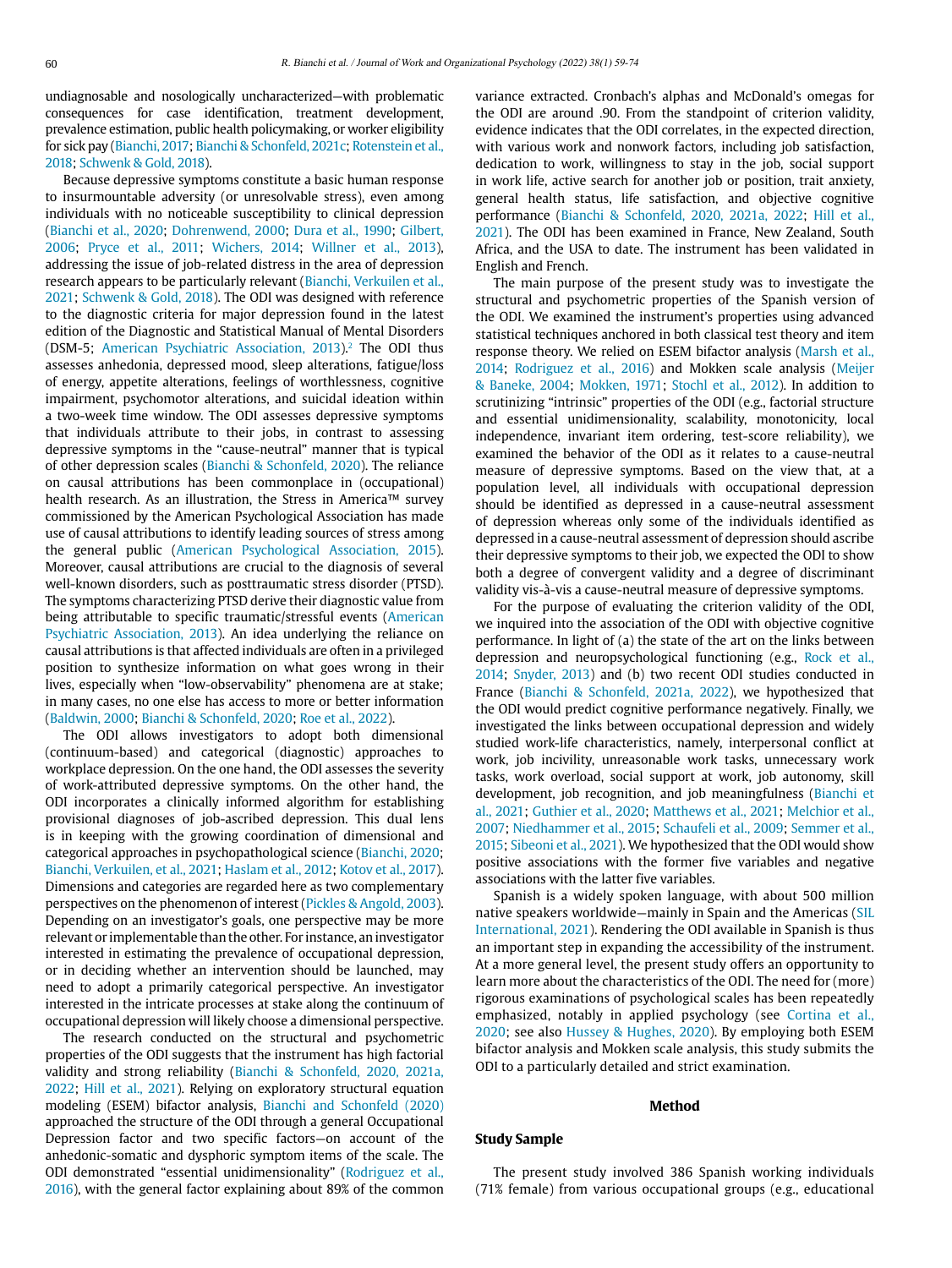staff members, health professionals, social workers). The yearrounded mean age in the study sample was  $46$  ( $SD = 9$ , range = 24-65). A vast majority of the participants (about 86%) were employed full-time. Participants were recruited through advertisements in social media and email contacts with organizations and professional associations. Recruitment took place in May and June 2021. Participation in the study was voluntary and without compensation. Full confidentiality was guaranteed to all participants. Consent to participate was requested. The study complied with the ethical standards of the institutional review board of the University of Neuchâtel. The study was conducted online using Qualtrics [\(https://www.qualtrics.com/\)](https://www.qualtrics.com/).

#### **Measures of Interest**

**ODI**. The ODI was designed with reference to the DSM-5's diagnostic criteria for major depression (American Psychiatric Association, 2013). The instrument comprises nine core symptoms items ("My experience at work made me feel like a failure"), rated from 0 (never or almost never) to 3 (nearly every day), and a subsidiary question related to turnover intention, associated with three response options (Yes, No, and I don't know). Participants are surveyed about how they felt over the past two weeks. The ODI includes detailed instructions to respondents that play an important role in the administration of the scale. Respondents are invited to consider various sources for their symptoms, including work-unrelated and unknown sources. This precaution is intended to discourage hasty symptom attributions to work. Respondents are asked to select the zero frequency if they believe a symptom originates from a nonwork source or if the source of the symptom is unknown to them. Using the ODI, the investigator can (a) quantify depressive symptoms that respondents specifically attribute to their work and (b) ascertain whether respondents qualify as likely cases of job-ascribed depression using a dedicated diagnostic algorithm—the diagnostic algorithm is detailed in Bianchi and Schonfeld's (2020) article; the paper also contains SPSS syntax for the diagnostic algorithm.

We translated the ODI into Spanish using a back-translation method (Streiner et al., 2015). First, the English version of the instrument was translated into Spanish by a native Spanish speaker fluent in English. Second, the Spanish version of the instrument was translated back into English by a native English speaker fluent in Spanish. Neither the English-to-Spanish nor the Spanish-to-English translators had prior familiarity with the measure. The two translators did not know each other. Third, the English version resulting from the backtranslation and the original English version were carefully compared. No problematic discrepancies were identified. The items of the ODI translated into Spanish are displayed in Table 1, together with their English counterparts.

As expected with a nonclinical sample, the distribution of ODI mean scores was positively skewed (skew =  $1.065$ ,  $SE = 0.124$ ). Still, ODI mean scores ranged from 0.000 (minimum possible score) to 3.000 (maximum possible score), thus covering the continuum of occupational depression. Of our 386 respondents, about 68% ( $n =$ 264) scored between 0.000 and 0.999, about 25% ( $n = 96$ ) scored between 1.000 and 1.999, and about 7% ( $n = 26$ ) scored between 2.000 and 3.000. About 4% of our participants ( $n = 16$ ) met the criteria for a provisional diagnosis of job-ascribed depression. About 13% of our participants ( $n = 52$ ) indicated that they were considering leaving their current job or position due to their distress at work. The full Spanish version of the ODI, including the instructions to respondents, is available in Supplementary Material 1.

**"Cause-neutral" depressive symptoms.** We assessed "causeneutral" depressive symptoms with the Spanish version of the seven-item Depression subscale of the Depression Anxiety Stress Scales-21 (DASS-21-D; Daza et al., 2002). The DASS-21-D is a popular measure of depressive symptoms (Lee et al., 2019). The items of the DASS-21-D are rated on a 4-point scale (from 0 for did not apply to me at all to 3 for applied to me very much or most of

|  |  |  | <b>Table 1.</b> Spanish Version of the Items of the Occupational Depression Inventory (ODI) |  |
|--|--|--|---------------------------------------------------------------------------------------------|--|
|  |  |  |                                                                                             |  |

| Symptoms                  | Items                                                                                                                                                                                                                                                                                                                                                                               |
|---------------------------|-------------------------------------------------------------------------------------------------------------------------------------------------------------------------------------------------------------------------------------------------------------------------------------------------------------------------------------------------------------------------------------|
| Anhedonia                 | Mi trabajo ha sido tan estresante que no he podido disfrutar de las cosas que habitualmente me producen satisfacción o placer.<br>My work was so stressful that I could not enjoy the things that I usually like doing.                                                                                                                                                             |
| Depressed mood            | Me he sentido deprimido/a por causa del trabajo.<br>I felt depressed because of my job.                                                                                                                                                                                                                                                                                             |
| Sleep alterations         | He padecido alteraciones del sueño por el estrés vivido en mi trabajo (he experimentado dificultades para dormirme o para quedarme<br>dormido/a o por el contrario he dormido mucho más de lo habitual).<br>The stress of my job caused me to have sleep problems (I had difficulties falling asleep or staying asleep, or I slept much more than<br>usual).                        |
| Fatigue/loss of energy    | Me he sentido agotado/a por causa del trabajo.<br>I felt exhausted because of my work.                                                                                                                                                                                                                                                                                              |
| Appetite alterations      | He experimentado alteraciones del apetito por causa del estrés en mi trabajo (he perdido el apetito, o por el contrario he comido<br>mucho más de lo habitual).<br>I felt my appetite was disturbed because of the stress of my job (I lost my appetite, or the opposite, I ate too much).                                                                                          |
| Feelings of worthlessness | Me he sentido fracasado/a personalmente por causa de mi trabajo.<br>My experience at work made me feel like a failure.                                                                                                                                                                                                                                                              |
| Cognitive impairment      | Mi trabajo me ha estresado a tal punto que he tenido dificultades para concentrarme sobre lo que estaba haciendo (por ejemplo, leer<br>la prensa) o a pensar con claridad (por ejemplo, para tomar decisiones).<br>My job stressed me so much that I had trouble focusing on what I was doing (e.g., reading a newspaper article) or thinking clearly<br>(e.g., to make decisions). |
| Psychomotor alterations   | A causa del estrés relacionado con mi trabajo, me he sentido muy agitada/o, o por el contrario muy ralentizada/o (por ejemplo, en la<br>forma de moverme o de hablar).<br>As a result of job stress, I felt restless, or the opposite, noticeably slowed down—for example, in the way I moved or spoke.                                                                             |
| Suicidal ideation         | He llegado a pensar que preferiría estar muerta/o en lugar de continuar en este trabajo.<br>I thought that I'd rather be dead than continue in this job.                                                                                                                                                                                                                            |
| Turnover intention (SQ)   | Si usted se ha identificado con algunos de los problemas sugeridos anteriormente, <i>i</i> estos problemas le están haciéndose plantear la<br>posibilidad de dejar su trabajo o puesto actual?<br>If you have encountered at least some of the problems mentioned above, do these problems lead you to consider leaving your current<br><i>job or position?</i>                     |

Note. The full ODI form (that includes the instructions to respondents) is available in Spanish in Supplementary Material 1, together with an SPSS syntax implementing the provisional diagnosis algorithm of the ODI. SQ = subsidiary question.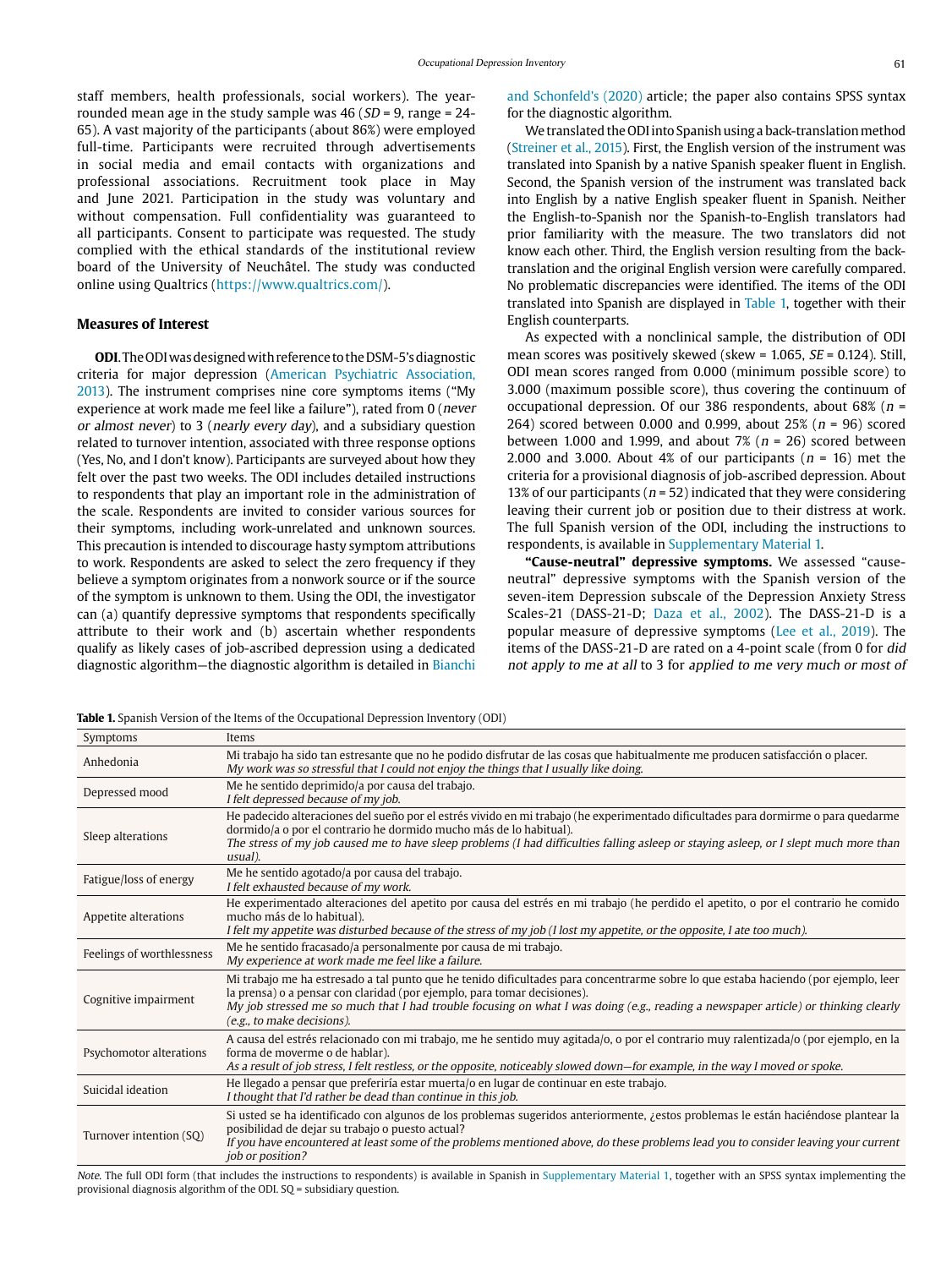the time). The DASS-21-D covers the past week. McDonald's omega (ω) was .903.

**Objective cognitive performance.** Objective cognitive performance was assessed with an extended, six-item version of the Cognitive Reflection Test (CRT; see Primi et al., 2016; see also Bianchi & Schonfeld, 2022). This extended version includes the three original CRT items created by Frederick (2005) as well as three additional items. The six items are available in Primi et al.'s (2016) article. The CRT consists of problems that require, in order to be successfully resolved, the inhibition of a heuristic, intuitive response and an engagement in more effortful reasoning. The CRT thus mobilizes working memory resources and helps characterize decisionmaking styles by identifying more or less controlled (or more or less automatic) forms of information processing (Frederick, 2005). There is meta-analytic evidence that the CRT predicts training proficiency (i.e., the degree of technical skill and competence acquired after a period of education or instruction) and job performance (Otero et al., 2021). Here is a sample item:

"A bat and a ball cost \$1.10 in total. The bat costs \$1.00 more than the ball. How much does the ball cost?". The heuristic, intuitive answer is 10 cents; the correct answer is 5 cents.3

Participants were asked to resolve each of the six problems that the CRT comprised by selecting, among four response options, the correct response. The four response options included: (a) the correct answer, (b) an intuitive, but incorrect, answer, (c) a nonintuitive, incorrect answer, and (d) a "other" answer, which was always incorrect. Participants were given 60 seconds to resolve each problem. A nonresponse was considered incorrect. Any incorrect answer was coded 0, and a correct answer was coded 1, leading to a mean score ranging from 0 to 1 for each respondent. McDonald's ω was .826. We provide detailed descriptive statistics pertaining to the CRT in Supplementary Material 2.

**Work-life characteristics.** We assessed 10 work-life characteristics commonly studied in occupational health research: interpersonal conflict at work, job incivility, unreasonable work tasks, unnecessary work tasks, work overload, social support at work, job autonomy, skill development, job recognition, and job meaningfulness (Bianchi et al., 2021; Guthier et al., 2020; Matthews et al., 2021; Melchior et al., 2007; Niedhammer et al., 2015; Schaufeli et al., 2009; Semmer et al., 2015; Sibeoni et al., 2021). Each worklife characteristic was evaluated using a single item covering the past week (the items can be found in Supplementary Material 3). Participants used a 5-point rating scale to respond (from 1 for strongly disagree to 5 for strongly agree). We translated the items from English to Spanish using a back-translation procedure similar to that we used in creating the Spanish version of the ODI. By relying on single-item measures, we aimed to cover a vast array of work-life characteristics without rendering involvement in the study too lengthy and burdensome to participants (Bowling, 2005). Such a concern is worthy of consideration to encourage initial participation in a study and limit attrition among enrolled participants.

#### **Data Analyses**

We first examined the factorial structure of the ODI using ESEM bifactor analysis (Marsh et al., 2014). We relied on a partially specified target rotation (PSTR). Compared to common-practice CFA, an advantage of the PSTR is that nontarget loadings are "not" fixed to be equal to 0; instead, they are "encouraged" to get as close to 0 as possible by the loss function, allowing factorial complexity to be modeled. Based on Bianchi and Schonfeld's (2020) findings regarding the factorial structure of the ODI, we considered two specific factors (or bifactors) in addition to the general Occupational Depression factor. The first specific factor targeted the "anhedonicsomatic" items of the ODI (Items 1, 3, 4, 5, 7, and 8), and the second specific factor targeted the "dysphoric" items of the ODI (Items 2, 6, and 9). We treated the ODI items as ordinal and used the weighted least squares—mean and variance adjusted—(WLSMV) estimator. We conducted our ESEM bifactor analysis in Mplus 8 (Muthén & Muthén, 1998-2017). To estimate the extent to which the general factor accounted for the common variance extracted, we computed the explained common variance (ECV) statistic (Rodriguez et al., 2016). An ECV index exceeding .80 is suggestive of essential unidimensionality. In addition, we used the ω and ω hierarchical  $(ω_θ)$  coefficients to further inquire into the ODI's reliability and the general factor's correlation with the observed total scores.

We capitalized on data collected in France ( $n = 1,450$ ), New Zealand ( $n = 492$ ), and the U.S. ( $n = 312$ ) in the context of the initial validation study of the ODI (Bianchi & Schonfeld, 2020) to investigate the measurement invariance of a unidimensional model across our Spanish sample and previously examined ODI samples. We focused on: (a) configural invariance, which concerns the equivalence of model forms; (b) metric invariance, which concerns the equivalence of factor loadings; and (c) scalar invariance, which concerns the equivalence of item thresholds (Putnick & Bornstein, 2016). As recommended with ordinal factor analysis (Shi et al., 2020, 2021), we scrutinized delta change in CFI (ΔCFI) and delta change in SRMR (ΔSRMR). We relied on conservative thresholds for flagging invariance violations; the thresholds were -.005 for ΔCFI and .005 for ΔSRMR (Putnick & Bornstein, 2016; Rutkowski & Svetina, 2017). In addition, we estimated measurement invariance across sexes within our Spanish sample, which included 273 women and 113 men.

We further examined the characteristics of the ODI based on Mokken scale analysis (Meijer & Baneke, 2004; Sijtsma & Molenaar, 2002; Stochl et al., 2012). We conducted the analysis using the Mokken package version 3.0.3 (van der Ark, 2012) in R version 4.0.3 (R Core Team, 2020). As recommended by Sijtsma and van der Ark (2017), and in accordance with the monotone homogeneity and double monotonicity models, we focused on the scalability (homogeneity), monotonicity, local independence, and invariant item ordering (IIO) properties.

The scalability property implies that the endorsement of more "difficult" items is associated with a higher probability of endorsing "easier" items (Dima, 2018). In the context of a depression scale such as the ODI, item difficulty is equivalent to the "severity" of the symptom assessed by each item (Meijer & Egberink, 2012). For instance, the ODI's suicidal ideation item is expected to be more difficult, or less commonly endorsed, than, say, the ODI's sleep alterations item because suicidal ideation denotes a more severe and pathognomonic symptom of depression compared to sleep alterations. The scalability property is examined based on the H coefficient, considered at the level of items, item pairs, and the scale (Sijtsma & van der Ark, 2017). Item-level H coefficients should be > .30. Pairwise H coefficients should be > 0. A scale is considered weak if .30 ≤ H < .40; moderate, if.40 ≤ H < 0.50; and strong, if H ≥ .50. The predicates "weak," "moderate," and "strong" are indicative of the extent to which the ordering of individuals by test score reflects the ordering on the latent variable.

The monotonicity property implies that the item response function is monotonically nondecreasing. In other words, as one moves up on the latent variable, the probability of endorsing an item should not decrease. Monotonicity violations were examined in terms of their presence, statistical significance, and seriousness by means of the crit statistic. A crit statistic below 80 suggests that no serious violations are at stake (e.g., van Schuur, 2003).

The local independence property implies that the latent variable explains the associations among the items. Put differently, the items are assumed to be unrelated to each other when the latent variable is controlled for. We examined the local independence property based on the conditional association procedure (Straat et al., 2016), which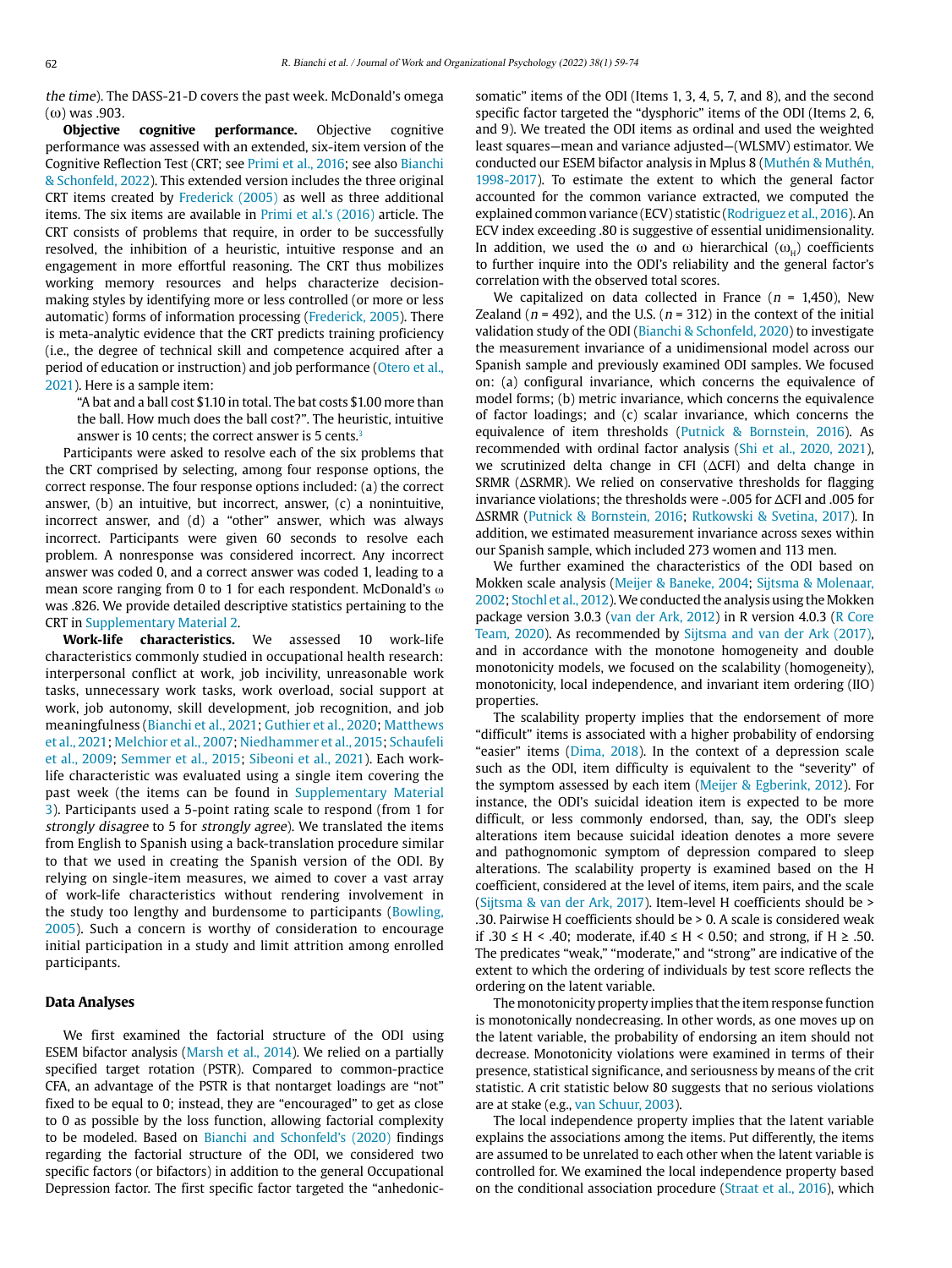relies on so-called W indices flagging locally dependent item pairs (Sijtsma & van der Ark, 2017).

The IIO property implies that the order of difficulty of the items should be the same at all levels of the latent variable (Dima, 2018). IIO violations were examined based on the manifest IIO method (MIIO) and the coefficient  $H<sup>T</sup>$  (Ligtvoet et al., 2010). The MIIO method identifies IIO violations in terms of their presence, statistical significance, and seriousness. Seriousness was, again, indexed by the crit statistic, a crit statistic reaching 80 being indicative of serious violations. Assuming that MIIO holds, H<sup>T</sup> < .30 indicates that the item ordering is too inaccurate to be useful;  $.30 \leq H<sup>T</sup> < .40$  indicates weak accuracy;  $.40 \leq H<sup>T</sup> < .50$  indicates moderate accuracy; and  $H<sup>T</sup> \geq .50$ indicates strong accuracy. These properties are described in detail in Dima's (2018) and Sijtsma and van der Ark's (2017) articles, among many others.

We investigated the convergent validity and discriminant validity of the ODI and the DASS-21-D mainly based on ESEM bifactor analysis in Mplus 8 (Muthén & Muthén, 1998-2017). We relied on a PSTR. We treated all items as ordinal and, again, used the WLSMV estimator. We scrutinized the base associations among our variables of interest through Pearson and Spearman correlational analyses.

#### **Results**

### **ESEM Bifactor Analysis**

The model under examination, which involved two specific factors in addition to the general factor, displayed a satisfactory fit: RMSEA  $= .025$ , CFI = 1.000, TLI = .999, WRMR = 0.267,  $\chi^2(12) = 14.991$ . All ODI items loaded strongly on the general factor (mean loading on the general factor = .839,  $SD = .058$ ), and more strongly on the general factor than on any of the two specific factors (Figure 1). Judging from the factor loadings, the specific factors, especially the Dysphoric bifactor, were relatively weak. As per the ECV statistic, the general factor accounted for about 88% of the common variance extracted. The ECV statistic thus indicated essential unidimensionality.

With a value of .917,  $\omega_{\rm H}$  was high. We computed the square root of  $\omega_H$  to obtain the correlation between the general factor and the observed total scores (Rodriguez et al., 2016). The correlation was as high as .958. Dividing  $\omega_{\rm H}$  (.917) by  $\omega$  (.972),<sup>4</sup> we found that almost all of the reliable variance in the observed total scores (95%) was attributable to the general factor. All in all, the ODI was "unidimensional enough" for a unidimensional measurement model to be specified in an SEM context when needed.

#### **Measurement Invariance**

We first examined the measurement invariance of a unidimensional model across our sample and the three samples used in the initial validation study of the ODI (Bianchi & Schonfeld, 2020). We found measurement invariance to hold across the four samples under scrutiny, even by the most conservative standards (e.g., Rutkowski & Svetina, 2017). The CFI and SRMR barely varied as additional constraints were imposed (Table 2). ΔCFI was .000 between the configural model and the metric model, and -.001 between the metric model and the scalar model; ΔSRMR was .002 between the configural model and the metric model, and .001 between the metric model and the scalar model. Although the RMSEA and TLI were not our indicators of interest in the context of ordinal factor analysis, we note that the RMSEA never increased, and the TLI never decreased, from one model to another. Such results are consistent with the notion that measurement invariance across samples was highly satisfactory.

Turning to measurement invariance across sexes within our Spanish sample, we found that (a) CFI never decreased as constraints were added and (b) SRMR increased by only .001 from the configural model to the metric model, and from the metric model to the scalar model. RMSEA never increased and TLI never decreased. Measurement invariance across sexes was thus strongly supported.

#### **Mokken Scale Analysis**

Results are summarized in Table 3. We found the overall scalability of the ODI to be strong, with a scale-level H value of .718 (95% CI = .673, .758) having a SE of only .022 (Sijtsma & van der Ark, 2017). Item-level H values ranged from .658 for Item 9 (95% CI = .516, .758, SE = .061) to .742 for Item 7 (95% CI = .693, .783, SE = .023). No pairwise H showed a



Figure 1. Exploratory Structural Equation Modeling Bifactor Analytic Model of the Occupational Depression Inventory-Factor Loadings. Target loadings are bolded. Note. OD = General Occupational Depression factor; ANH-SOM = Anhedonic-Somatic bifactor; DYS = Dysphoric bifactor. N = 386.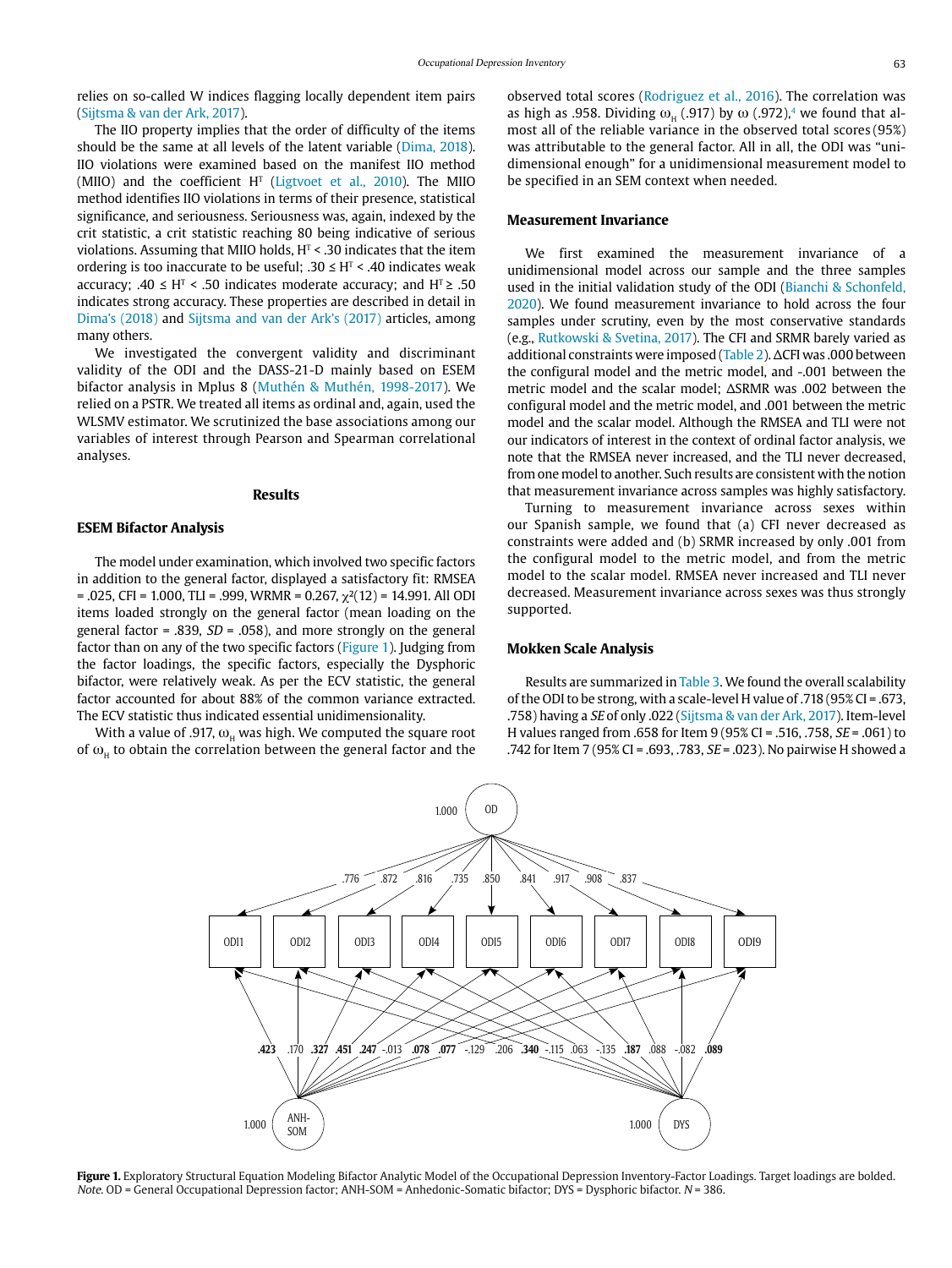low value. The Automated Item Selection Procedure signaled a single scale involving all ODI items up to a (very high) threshold of .65 (Stochl et al., 2012). We did not observe any violation of monotonicity. The conditional association procedure did not flag any item, meaning that there was no violation of local independence (Sijtsma & van der Ark, 2017). No statistically significant or serious violation of IIO was detected. IIO was satisfactory, with an H $\scriptstyle\rm T$  of .487 (Ligtvoet et al., 2010). The most difficult ODI item was Item 9 (suicidal ideation); the easiest ODI item was Item 4 (fatigue/loss of energy).

**Table 2.** Measurement Invariance across Samples

|                              | $\mathbf{v}^2$ | df  | <b>CFI</b> | ∆CFI    |      | SRMR ASRMR |
|------------------------------|----------------|-----|------------|---------|------|------------|
| Configural model 709,622 108 |                |     | .988       |         | .034 |            |
| Metric model                 | 758.500        | 132 | .988       | .000    | .036 | .002       |
| Scalar model                 | 845.198        | 183 | 987        | $-.001$ | .037 | .001       |

Note. The analysis involved four samples. The first three samples are the original samples on which the Occupational Depression Inventory was initially validated (Bianchi & Schonfeld, 2020). The fourth sample is our Spanish sample ( $N = 386$ ). Note. CFI = CFI = comparative fit index:  $\Delta$ CFI = delta (change in) CFI: SRMR = standardized root mean squared residual; ΔSRMR = delta (change in) SRMR; df = degrees of freedom.

#### **Reliability**

We examined the reliability of the ODI based on McDonald's  $\omega,^{\mathfrak s}$ Guttman's lambda-2 ( $\lambda$ <sub>2</sub>), and the Molenaar-Sijtsma statistic (MS). McDonald's  $\omega$  was .964;  $\lambda$ , .938; and the MS, .940. All indices thus suggested that the ODI is a highly reliable measure.

#### **Convergent Validity, Discriminant Validity, and Criterion Validity**

Our ESEM bifactor analysis of the items of the ODI and the DASS-21-D involved two bifactors—one linked to the ODI items and the other linked to the DASS-21-D items—in addition to a general Depression factor. The model showed a satisfactory fit, RMSEA = .049, CFI = .994, TLI = .990, WRMR = .518;  $\chi^2(75)$  = 144.487, and supported both the convergent validity and the discriminant validity of the two measures (Supplementary Material 4). On the one hand, every item of the ODI and the DASS-21-D loaded substantially on the general factor ( $M = .660$ ,  $SD = .160$ ), signaling a degree of convergent validity. On the other hand, the two specific factors were relatively well-differentiated and the ECV was .583 (ODI scale-level ECV = .440), signaling a degree of discriminant validity. Consistent with these results, the ODI and the DASS-21-D exhibited Pearson and Spearman correlations of .653 and .617, respectively (Table 4).

**Table 3.** Mokken Scale Analysis of the Occupational Depression Inventory

Women tended to report more symptoms of occupational depression than men and older individuals tended to report fewer symptoms of occupational depression than their younger counterparts (Table 4). We found occupational depression to correlate substantially, and in the expected direction, with objective cognitive performance and each of the work-life characteristics under examination, all  $ps < .001$ . More specifically, occupational depression correlated positively with interpersonal conflict at work, job incivility, unreasonable work tasks, unnecessary work tasks, and work overload (rs ranging from .392 to .555; ρs ranging from .381 to .588) and negatively with social support at work, job autonomy, skill development, job recognition, job meaningfulness, and cognitive reflection (rs ranging from -.196 to -.471, ρs ranging from .198 to -.469). When corrected for measurement error within an SEM framework, the correlation between occupational depression and cognitive reflection reached -.275, RMSEA = .030, CFI = .997, TLI = .996, SRMR = .052,  $\chi^2(89)$  = 120.578 (Supplementary Material 5).

#### **Discussion**

In this study, we translated the ODI into Spanish using a backtranslation method and examined the structural and psychometric properties of the instrument's Spanish version. The characteristics of the ODI were investigated based on advanced statistical techniques, including ESEM bifactor analysis and Mokken scale analysis. Our findings suggest that the Spanish version of the ODI has excellent structural and psychometric properties and behaves as satisfactorily as the (previously developed) English and French versions of the instrument.

#### **Main Findings**

We found the Spanish version of the ODI to meet the requirements for essential unidimensionality, consistent with previous research on the English and French versions of the instrument (Bianchi & Schonfeld, 2020, 2021a, 2022; Hill et al., 2021). In our ESEM bifactor analysis, about 88% of the common variance extracted was explained by the general factor, a proportion that is highly similar to that reported in Bianchi and Schonfeld's (2020) study (see also Bianchi & Schonfeld, 2021a; Hill et al., 2021). In addition, the general factor accounted for about 95% of the reliable variance in total scores. That the ODI demonstrates essential unidimensionality is noticeable given the instrument's coverage of nine different symptoms. This finding speaks to the unity of the phenomenon of (occupational) depression (Rodriguez et al., 2016). Measurement invariance held across our

| Scalability      |      |           |              | Monotonicity     |          |          |                |                  | <b>MIIO</b>  |              |              |
|------------------|------|-----------|--------------|------------------|----------|----------|----------------|------------------|--------------|--------------|--------------|
| Items            | Н.   | <b>SE</b> | 95% CI       | Items            | #vi      | #zsig    | crit           | Items            | #vi          | #tsig        | crit         |
| ODI1             | .723 | .025      | [.670, .768] | ODI1             | 0        | 0        | $\mathbf{0}$   | ODI4             | $\mathbf{0}$ | 0            | $\mathbf{0}$ |
| ODI <sub>2</sub> | .732 | .024      | [.682, .775] | ODI <sub>2</sub> | $\Omega$ | $\Omega$ | $\mathbf{0}$   | ODI1             | $\mathbf{0}$ | $\Omega$     | $\Omega$     |
| ODI <sub>3</sub> | .725 | .026      | [.668, .771] | OD <sub>I3</sub> | 0        | $\Omega$ | $\mathbf{0}$   | ODI3             | $\mathbf{0}$ | $\Omega$     | $\Omega$     |
| ODI <sub>4</sub> | .720 | .026      | [.665, .766] | ODI4             | $\Omega$ | $\Omega$ | $\Omega$       | ODI8             |              | $\Omega$     |              |
| OD <sub>I5</sub> | .708 | .025      | [.655, .753] | OD <sub>I5</sub> | 0        | 0        | $\Omega$       | OD <sub>I5</sub> | $\Omega$     | $\Omega$     | $\Omega$     |
| OD <sub>I6</sub> | .672 | .034      | [.598, .732] | OD <sub>I6</sub> | $\Omega$ | 0        | $\Omega$       | ODI <sub>7</sub> |              | $\Omega$     |              |
| ODI <sub>7</sub> | .742 | .023      | [.693, .783] | ODI7             | $\Omega$ | 0        | $\Omega$       | ODI <sub>2</sub> | $\Omega$     | $\Omega$     | $\mathbf{0}$ |
| OD <sub>18</sub> | .741 | .022      | [.693, .780] | OD <sub>I8</sub> | $\Omega$ | $\theta$ | $\overline{0}$ | OD <sub>I6</sub> | $\mathbf{0}$ | $\Omega$     | $\Omega$     |
| OD <sub>I9</sub> | .658 | .061      | [.516, .758] | OD <sub>I9</sub> | $\Omega$ | $\Omega$ | $\mathbf{0}$   | OD <sub>I9</sub> | $\mathbf{0}$ | $\mathbf{0}$ | $\mathbf{0}$ |
| H                | .718 | .022      | [.673, .758] |                  |          |          |                | H <sup>T</sup>   | .487         |              |              |

Note. N= 386; H: scale-level H; H<sub>i</sub>: item-level H; *SE* = standard error; 95% CI = 95% confidence interval; H<sup>T</sup> = invariant item ordering; MIIO = manifest invariant item ordering method; #vi = violations; #zsig and #tsig = significant violations; crit = serious violations-items for which the crit statistic reaches 80 seriously violate requirements; ODI1 = anhedonia; ODI2 = depressed mood; ODI3 = sleep alterations; ODI4 = fatigue/loss of energy; ODI5 = appetite alterations; ODI6 = feelings of worthlessness; ODI7 = cognitive impairment; ODI8 = psychomotor alterations; ODI9 = suicidal ideation.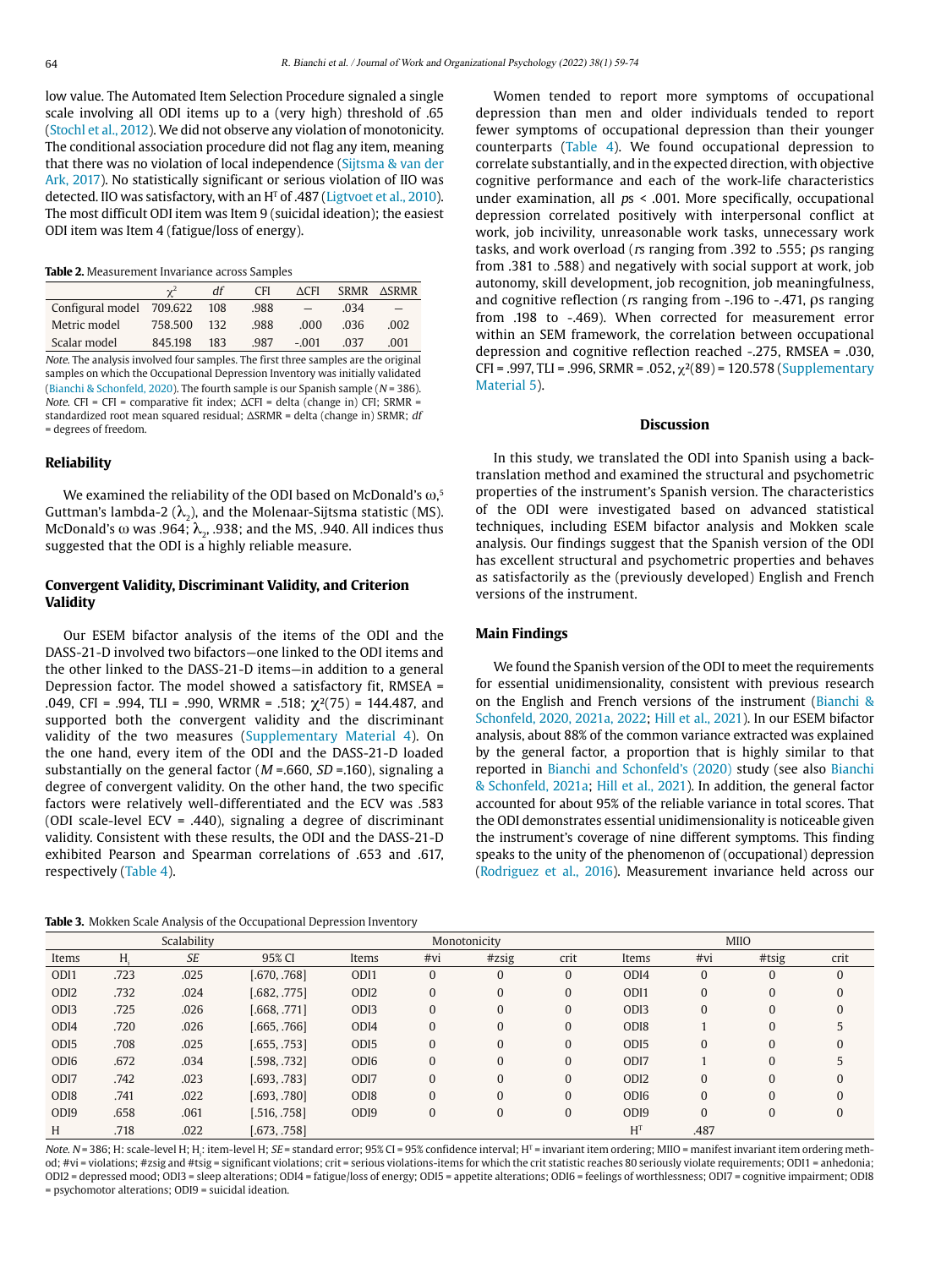**Table 4.** Pearson and Spearman Correlations Among the Main Study Variables

|                                      | M                                                                                                                                                                                                                                                                                                                                                        | <i>SD</i> |         |         | 3.                                               | 4.                                                                              | 5.                       | 6.      |                                    | 8.      | 9.                                                                                                                                                                             | 10.                                                                | 11.                      | 12.                                                        | 13.                      | 14.                                                                                                    | 15.                                                                                                     |
|--------------------------------------|----------------------------------------------------------------------------------------------------------------------------------------------------------------------------------------------------------------------------------------------------------------------------------------------------------------------------------------------------------|-----------|---------|---------|--------------------------------------------------|---------------------------------------------------------------------------------|--------------------------|---------|------------------------------------|---------|--------------------------------------------------------------------------------------------------------------------------------------------------------------------------------|--------------------------------------------------------------------|--------------------------|------------------------------------------------------------|--------------------------|--------------------------------------------------------------------------------------------------------|---------------------------------------------------------------------------------------------------------|
|                                      | 0.719                                                                                                                                                                                                                                                                                                                                                    | 0.683     | $-$     | .617    | $-198$                                           | .427                                                                            | .431                     | 381     | .384                               |         |                                                                                                                                                                                |                                                                    |                          | $-381$                                                     |                          | $-179$                                                                                                 | $-171$                                                                                                  |
|                                      | 0.484                                                                                                                                                                                                                                                                                                                                                    | 0.547     | .653    | $-$     | $-121$                                           | .344                                                                            | .335                     | .308    | .255                               | .313    |                                                                                                                                                                                |                                                                    |                          |                                                            |                          | $-159$                                                                                                 | $-056$                                                                                                  |
|                                      | 0.361                                                                                                                                                                                                                                                                                                                                                    | 0.282     | $-196$  | $-127$  | $\overline{\phantom{m}}$                         | $-.076$                                                                         | $-.081$                  | $-.021$ | $-.017$                            | $-114$  | .025                                                                                                                                                                           | .057                                                               | $-.004$                  | .044                                                       | .068                     | .345                                                                                                   | $-.085$                                                                                                 |
| Interpersonal conflict at work (1-5) | 1.990                                                                                                                                                                                                                                                                                                                                                    | 0.978     | .467    | .336    |                                                  | $\overline{\phantom{m}}$                                                        | .511                     | .358    | .306                               |         |                                                                                                                                                                                |                                                                    |                          |                                                            |                          | $-.033$                                                                                                | .000                                                                                                    |
|                                      | 1.518                                                                                                                                                                                                                                                                                                                                                    | 0.865     | .483    |         |                                                  | .553                                                                            | $\overline{\phantom{a}}$ | .316    | .293                               |         |                                                                                                                                                                                |                                                                    |                          |                                                            |                          |                                                                                                        | $.002 - 120$                                                                                            |
|                                      | 2.098                                                                                                                                                                                                                                                                                                                                                    | 1.089     | .409    | .285    |                                                  | .379                                                                            | .312                     |         | .666                               |         |                                                                                                                                                                                |                                                                    |                          |                                                            |                          | $-.023$                                                                                                | $-123$                                                                                                  |
|                                      | 2.448                                                                                                                                                                                                                                                                                                                                                    | 1.132     | .392    |         |                                                  | .300                                                                            | .295                     | .674    | $\overline{\phantom{m}}$           |         |                                                                                                                                                                                |                                                                    |                          |                                                            |                          |                                                                                                        |                                                                                                         |
|                                      | 3.194                                                                                                                                                                                                                                                                                                                                                    | 1.112     | .555    |         |                                                  | .255                                                                            | .230                     | .332    | .372                               |         | $-119$                                                                                                                                                                         |                                                                    |                          |                                                            |                          | $-133$                                                                                                 | $-114$                                                                                                  |
| Social support at work (1-5)         | 3.795                                                                                                                                                                                                                                                                                                                                                    | 0.997     | $-277$  | $-340$  |                                                  | $-229$                                                                          |                          |         |                                    |         | $\overline{\phantom{m}}$                                                                                                                                                       | .317                                                               | .396                     | .443                                                       |                          | $-.110$                                                                                                | $-.086$                                                                                                 |
|                                      | 4.187                                                                                                                                                                                                                                                                                                                                                    | 0.881     | $-.471$ | $-324$  |                                                  |                                                                                 |                          |         |                                    |         | .354                                                                                                                                                                           | $\qquad \qquad -$                                                  | .348                     | .345                                                       | .422                     | .028                                                                                                   | .070                                                                                                    |
| Skill development (1-5)              | 3.839                                                                                                                                                                                                                                                                                                                                                    | 0.964     |         |         |                                                  |                                                                                 |                          |         |                                    |         | .419                                                                                                                                                                           | .369                                                               | $\overline{\phantom{m}}$ | .383                                                       |                          | $-.024$                                                                                                | $-.046$                                                                                                 |
|                                      | 2.617                                                                                                                                                                                                                                                                                                                                                    | 1.061     |         |         | .051                                             |                                                                                 |                          |         |                                    |         | .451                                                                                                                                                                           | .335                                                               | .379                     | $\qquad \qquad -$                                          | .499                     | $-.021$                                                                                                | $-.048$                                                                                                 |
|                                      | 3.692                                                                                                                                                                                                                                                                                                                                                    | 0.948     | $-459$  | $-.441$ |                                                  |                                                                                 |                          |         |                                    | $-140$  | .430                                                                                                                                                                           | .380                                                               | .392                     | .494                                                       | $\overline{\phantom{0}}$ | .017                                                                                                   | .055                                                                                                    |
|                                      | 0.293                                                                                                                                                                                                                                                                                                                                                    |           |         |         |                                                  |                                                                                 |                          |         |                                    |         | $-.096$                                                                                                                                                                        | .012                                                               | $-.005$                  | $-.025$                                                    | .011                     | $\qquad \qquad -$                                                                                      | .056                                                                                                    |
|                                      | 45.824                                                                                                                                                                                                                                                                                                                                                   | 9.256     | $-154$  |         | $-057$                                           |                                                                                 |                          |         | $-169$                             | $-.111$ | $-.080$                                                                                                                                                                        | .069                                                               | $-.030$                  | $-.056$                                                    | .044                     | .060                                                                                                   |                                                                                                         |
| 4.<br>9.                             | 1. $ODI(0-3)$<br>2. DASS-21-D $(0-3)$<br>Cognitive Reflection Test (0-1)<br>3.<br>5. Job incivility $(1-5)$<br>Unreasonable work tasks (1-5)<br>6.<br>7. Unnecessary work tasks (1-5)<br>8. Work overload (1-5)<br>10. Job autonomy $(1-5)$<br>11.<br>12. Job recognition (1-5)<br>13. Job meaningfulness (1-5)<br>14. Sex $(0/1)$<br>15. Age (in years) |           |         | 0.456   | $-328 - 358$<br>$-.388-.306$<br>$-133$<br>$-154$ | $-.090$<br>$.355 - .113$<br>$-.046$<br>$.231 - .031$<br>$.312 - .111$<br>$-034$ | .042                     |         | $-.271$<br>$-.013$ $-.134$ $-.115$ |         | $-.254$ $-.271$ $-.126$<br>$.059 - 372 - 362 - 466 - 420 - 231$<br>$-292 - 284 - 246 - 237 - 139$<br>.053 -.348 -.355 -.308 -.287<br>$.354 - .040 - .023 - .022 - .038 - .123$ | $.588 - .212$<br>$ -$<br>$.012 - .230 - .177 - .217 - .196 - .085$ | $-469$<br>$-282 - 381$   | $.314 - .232 - .467 - .197$<br>$.363 - .238 - .420 - .171$ | $-244$<br>$-293 - 302$   | $-459$<br>$.211 - .264 - .366 - .159 - .265 - .346$<br>$-239 - 313$<br>$-.244$ $-.058$ $-.145$<br>.405 | -.469<br>$.229 - .223 - .386 - .208 - .288 - .342$<br>$-.223$ $-.288$ $-.042$ $-.160$<br>$-165$<br>.420 |

Note. N = 386. Pearson correlations are displayed below the diagonal; Spearman correlations are displayed above the diagonal. Correlation coefficients having an absolute value exceeding .096 are statistically significant at p < .05. ODI = Occupational Depression Inventory; DASS-21-D = Depression subscale of the Depression Anxiety Stress Scales-21; M = mean; SD = standard deviation. Sex was coded "0" for women and "1" for men.

sample and the three samples used in the original validation study of the ODI conducted by Bianchi and Schonfeld (2020). Such results bode well for the comparability of ODI studies across countries and languages. We also found measurement invariance to hold across sexes within our Spanish sample, suggesting that the ODI had a largely similar structure, or meaning, for men and women.

Mokken scale analysis indicated that the scalability and IIO properties of the ODI were strong and did not reveal any violation of the monotonicity and local independence assumptions. It is noteworthy that such qualities have been rarely observed in health and clinical scales (Meijer & Egberink, 2012), including depression and burnout scales (e.g., Adler et al., 2012; Boothroyd et al., 2019; Jordan et al., 2018; Kliem et al., 2020). Overall, our results suggest that (a) ODI items order individuals in terms of a continuum of latent occupational depression and (b) individuals order ODI items in an accurate fashion. All in all, our results offer a solid basis for the use of ODI's total scores in practice.

Mokken scale analysis identified Item 4—fatigue/loss of energy—as the easiest (or most commonly endorsed) item and Item 9—suicidal ideation—as the most difficult (or least commonly endorsed) item of the ODI. On this basis, Item 9 can be thought of as a sentinel item, in the sense that an individual reporting suicidal ideation is likely to report a host of other symptoms of occupational depression. Importantly, while differences in symptom severity and clinical significance are marked between fatigue/loss of energy and suicidal ideation and can be expected to involve a stable hierarchy in terms of item difficulty, differences in the severity and clinical significance of other symptoms, such as cognitive impairment and psychomotor alterations, may not be as clear-cut. Thus, expecting the item-difficulty hierarchy to be exactly the same across studies, samples, or cultures may not be justified. On a related note, while we examined the IIO property in this study, the issue of whether the IIO assumption is generally realistic for health and clinical scales requires further elucidation (Meijer & Egberink, 2012).

As hypothesized, we found signs of both convergent validity and discriminant validity between the ODI and the DASS-21-D. We expected such a result to emerge because, while the ODI and the DASS-21-D both assess depressive symptoms, the ODI assesses depressive symptoms that individuals specifically attribute to their work whereas the DASS-21-D assesses depressive symptoms independently of any attributed cause. Our findings are consistent with those of (a) Hill et al. (2021), who also used the DASS-21-D to gauge cause-neutral depressive symptoms, and (b) Bianchi and Schonfeld (2020), who relied on the 10-item version of the Center for

Epidemiologic Studies Depression scale and the Depression subscale of the Hospital Anxiety and Depression Scale as measures of causeneutral depressive symptoms.

Speaking to the criterion validity of the ODI, we found the ODI to be negatively and moderately associated with objective cognitive performance. These results are, both in terms of direction and association size, in keeping with those commonly observed in research on clinical depression and neuropsychological functioning (e.g., Rock et al., 2014; Snyder, 2013). Moreover, there is concordance between our results and recent findings by Bianchi and Schonfeld (2022), who examined the link between the ODI and the CRT in a French sample. Interestingly, the raw associations between the two measures were larger in the present study. This difference may be partly due to the fact that we imposed time constraints on the completion of the CRT whereas Bianchi and Schonfeld (2022) did not. Because depressed individuals tend to exhibit slowed processing speed (Snyder, 2013), the CRT was likely more challenging to them in the present study than in Bianchi and Schonfeld's (2022) study. On a more general note, the issue of whether impaired cognitive performance in (occupational) depression is primarily accounted for by genuine functional and structural deficits (e.g., due to cortisolmediated cell damage) or by lack of motivation vis-à-vis the tasks to be undertaken (loss of motivation is a basic aspect of depressive states) remains to be clarified (Grahek et al., 2019; Scheurich et al., 2008; Tran et al., 2020).

We found additional evidence for criterion validity. The ODI showed moderate to strong associations with various worklife characteristics to which we expected the instrument, as an indicator of job-related distress, to be linked. Consistent with past findings on job-related distress (Bianchi et al., 2021; Guthier et al., 2020; Matthews et al., 2021; Melchior et al., 2007; Niedhammer et al., 2015; Schaufeli et al., 2009; Semmer et al., 2015; Sibeoni et al., 2021), we found occupational depression to correlate with interpersonal conflict at work, job incivility, unreasonable work tasks, unnecessary work tasks, work overload, social support at work, job autonomy, skill development, job recognition, and job meaningfulness. Noting that these work-life characteristics can be conceived of as factors related to job stress—either as stressors or as protective and resilience-promoting factors–, our findings are consistent with the fact that the ODI focuses, by design, on depressive symptoms that are causally attributed to job stress. Our findings are also consistent with the observation that depressive symptoms lead to, or involve, alterations in work-life experiences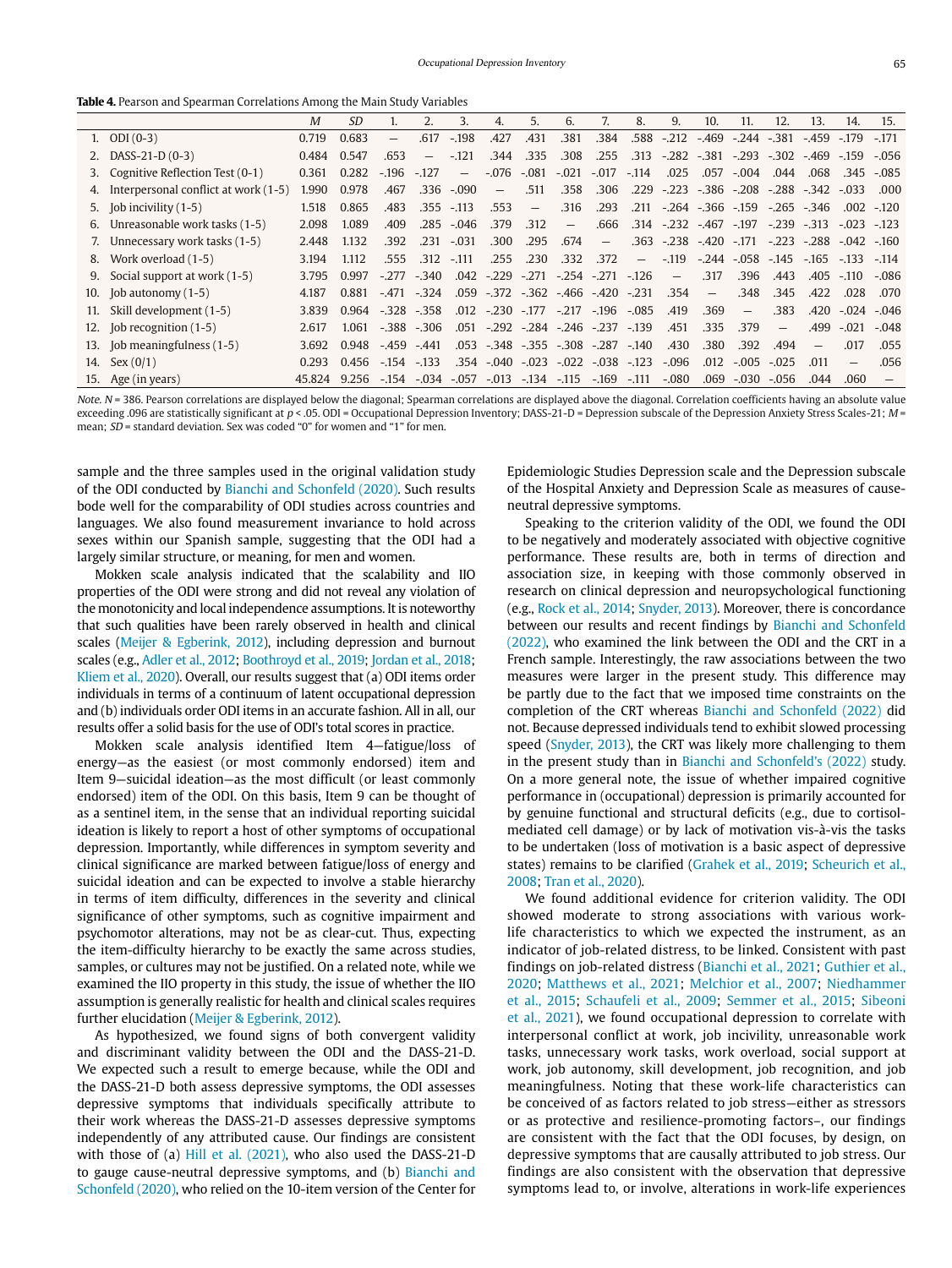(Bianchi & da Silva Nogueira, 2019; Bianchi & Laurent, 2018; LeMoult & Gotlib, 2019).

#### **Limitations**

Our study has at least four limitations. First, we relied on a convenience sample of self-selected participants. Consequently, the representativeness of our sample vis-à-vis its population of reference (e.g., in terms of basic sociodemographic and health characteristics) is unclear. An implication of this state of affairs is that our estimate of occupational depression prevalence is strictly sample-specific and should not be generalized, for instance, to the Spanish working population. On a related note, the number of male participants in our study was relatively small ( $n = 113$ ), not only by comparison with the number of female participants but also in itself.

Second, we recruited our Spanish-speaking participants in only one country, Spain. It would have been helpful if we had enrolled Spanish speakers from the Americas, including members of the U.S. Hispanic community. We consulted a Colombian-American physician who was not a contributor to the study to evaluate the usability of the Spanish version of the ODI in Spanish-speaking countries in Latin America. In his judgement, the instrument would work well in those countries.

Third, we assessed work-life characteristics using single-item measures. Multiple-item measures are generally expected to do a better job (Fisher et al., 2016). We note, however, that single-item measures are considerably more valid and reliable than sometimes assumed (Lucas & Donnellan, 2012; Mõttus & Rozgonjuk, 2021; Mõttus et al., 2019). As an illustration, Cheung and Lucas (2014) found single-item measures of life satisfaction to perform quite satisfactorily when compared to multiple-item measures of the construct. Similar observations have been made regarding many other constructs, including organizational constructs such as work/family balance or work role clarity (Fisher et al., 2016). Moreover, single-item measures are able to predict major objective outcomes. Single-item, self-rated measures of general health status, for instance, predict mortality (DeSalvo, 2006).

Fourth, we used a cross-sectional design. Although the choice of a cross-sectional design fit our study's purpose and cross-sectional designs are not nearly as limited as one often presumes (see Spector, 2019), a longitudinal design would have allowed us to examine additional properties of the ODI, such as test-retest reliability or measurement invariance across time. We note that depression scales having comparable architectures have shown test-retest reliability and temporal measurement invariance (Kroenke et al., 2001; Stochl et al., 2020).

#### **Conclusion**

The Spanish version of the ODI exhibits excellent structural and psychometric properties. These findings dovetail with those obtained with the English and French versions of the measure. We note that we submitted the ODI to a particularly stringent examination in the present study. Few measures of distress have been subject to such scrutiny. Our approach is in keeping with recommendations for (more) thorough inquiries into psychological scales' structural and psychometric properties (Cortina et al., 2020; Hussey & Hughes, 2020).

This study suggests that occupational health specialists can confidently employ the Spanish version of ODI to identify workers who may need (urgent) help and target distress-generating organizational settings. Because the etiology of (occupational) depression is best understood through the interaction, or relationship, between external conditions and internal dispositions (Bianchi et al., 2017; Grahek et al., 2019; Wichers, 2014), we believe

it is incumbent on occupational health specialists to identify factors in the work environment that contribute to depression in workers (e.g., management styles undermining autonomy or setting contradictory and unattainable job objectives) and take steps to remedy those adverse working conditions.

#### **Conflict of Interest**

The authors of this article declare no conflict of interest.

#### **Notes**

<sup>1</sup>The ODI is available in Bianchi and Schonfeld's (2020) original article on the instrument and from the website of the Society for Occupational Health Psychology ([https://sohp-online.org/resources/](https://sohp-online.org/resources/research-resources/) [research-resources/](https://sohp-online.org/resources/research-resources/)).

<sup>2</sup>It is noteworthy that these diagnostic criteria are highly consistent with those found in the latest edition of the International Classification of Diseases. (https://icd.who.int/browse11/l-m/en#/ http%3a%2f%2fid.who.int%2ficd%2fentity%2f1563440232).

<sup>3</sup>With the aim of increasing the local relevance of the item, we referred to euros instead of U.S. dollars, and to a racket rather than a bat. The other items of the test did not require editing.

4Omega is derived from the bifactor model under examination.

5Here, McDonald's ω was computed based on a one-factor confirmatory factor analytic model (WLSMV estimator).

#### **References**

- Adler, M., Hetta, J., Isacsson, G., & Brodin, U. (2012). An item response theory evaluation of three depression assessment instruments in a clinical sample. BMC Medical Research Methodology, 12, 84-84. [https://doi.](https://doi.org/10.1186/1471-2288-12-84) [org/10.1186/1471-2288-12-84](https://doi.org/10.1186/1471-2288-12-84)
- Ahola, K., Hakanen, J., Perhoniemi, R., & Mutanen, P. (2014). Relationship between burnout and depressive symptoms: A study using the person-centred approach. Burnout Research, 1(1), 29-37. [https://doi.](https://doi.org/10.1016/j.burn.2014.03.003) [org/10.1016/j.burn.2014.03.003](https://doi.org/10.1016/j.burn.2014.03.003)
- American Psychiatric Association. (2013). Diagnostic and statistical manual of mental disorders (5<sup>th</sup> ed.). American Psychiatric Publishing.
- American Psychological Association. (2015). *Stress in America™: Paying* with our health. American Psychological Association.
- Baldwin, W. (2000). Information no one else knows: The value of self-report. In A. A. Stone, J. S. Turkkan, C. A. Bachrach, J. B. Jobe, H. S. Kurtzman, & V. S. Cain (Eds.), The science of self-report: Implications for research and practice (pp. 3-7). Lawrence Erlbaum Associates Publishers.
- Bianchi, R. (2017). Is the "burnout epidemic" an academic fiction? BMJ: British Medical Journal, 358, j4389. [https://www.ncbi.nlm.nih.gov/](https://www.ncbi.nlm.nih.gov/pubmed/28947602) [pubmed/28947602](https://www.ncbi.nlm.nih.gov/pubmed/28947602)
- Bianchi, R. (2020). Do burnout and depressive symptoms form a single syndrome? Confirmatory factor analysis and exploratory structural equation modeling bifactor analysis. Journal of Psychosomatic Research, 131, Article 109954. <https://doi.org/10.1016/j.jpsychores.2020.109954>
- Bianchi, R., & da Silva Nogueira, D. (2019). Burnout is associated with a depressive interpretation style. Stress and Health, 35(5), 642-649. <https://doi.org/10.1002/smi.2897>
- Bianchi, R., & Laurent, E. (2018). Editorial commentary: Burnout in cardiology—going to the heart of the misunderstanding. Trends in Cardiovascular Medicine, 28(1), 8-9. [https://doi.org/10.1016/j.](https://doi.org/10.1016/j.tcm.2017.07.008) [tcm.2017.07.008](https://doi.org/10.1016/j.tcm.2017.07.008)
- Bianchi, R., Laurent, E., Schonfeld, I. S., Verkuilen, J., & Berna, C. (2018). Interpretation bias toward ambiguous information in burnout and depression. Personality and Individual Differences, 135, 216-221. <https://doi.org/10.1016/j.paid.2018.07.028>
- Bianchi, R., Manzano-García, G., & Rolland, J.-P. (2021). Is burnout primarily linked to work-situated factors? A relative weight analytic study. Frontiers in Psychology (section Organizational Psychology), 11, Article 623912. <https://doi.org/10.3389/fpsyg.2020.623912>
- Bianchi, R., & Schonfeld, I. S. (2020). The Occupational Depression Inventory: A new tool for clinicians and epidemiologists. Journal of Psychosomatic Research, 138, Article 110249. [https://doi.org/10.1016/j.](https://doi.org/10.1016/j.jpsychores.2020.110249) [jpsychores.2020.110249](https://doi.org/10.1016/j.jpsychores.2020.110249)
- Bianchi, R., & Schonfeld, I. S. (2021a). Occupational depression, cognitive performance, and task appreciation: A study based on Raven's Advanced Progressive Matrices. Frontiers in Psychology (section Organizational Psychology), 12, Article 695539. [https://doi.](https://doi.org/10.3389/fpsyg.2021.695539) [org/10.3389/fpsyg.2021.695539](https://doi.org/10.3389/fpsyg.2021.695539)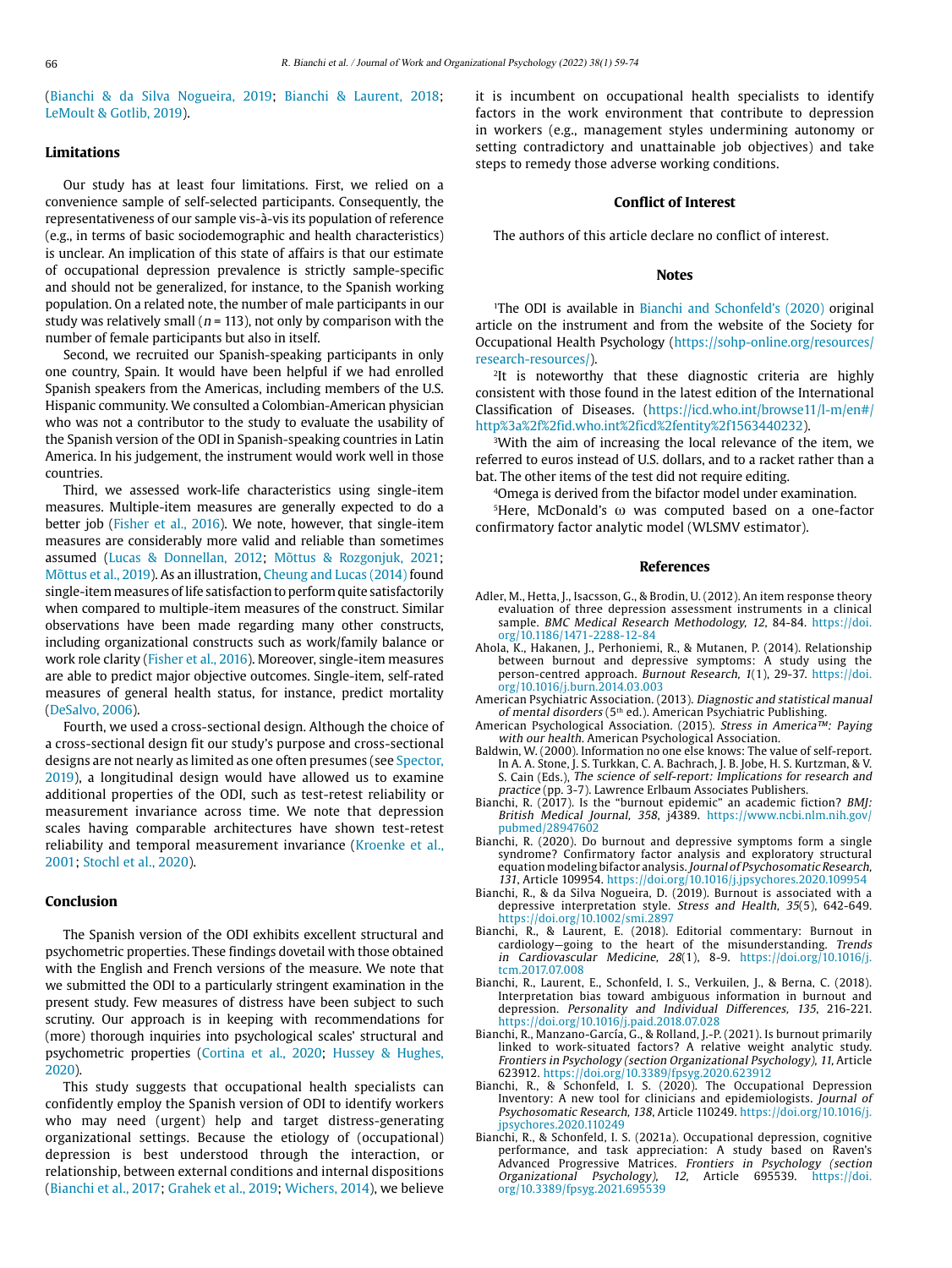- Bianchi, R., & Schonfeld, I. S. (2021b). The Occupational Depression Inventory—a solution for breaking the impasse of burnout measurement. JAMA Surgery, 156(6), 589-590. [https://doi.org/10.1001/](https://doi.org/10.1001/jamasurg.2021.0018) [jamasurg.2021.0018](https://doi.org/10.1001/jamasurg.2021.0018)
- Bianchi, R., & Schonfeld, I. S. (2021c). Who needs to be "burned-out"? Time for a new approach to job-related distress. European Psychiatry, 64(1), e65.<https://doi.org/10.1192/j.eurpsy.2021.2240>
- Bianchi, R., & Schonfeld, I. S. (2022). Is the Occupational Depression Inventory predictive of cognitive performance? A focus on inhibitory control and effortful reasoning. Personality and Individual Differences, 184, Article 111213.<https://doi.org/10.1016/j.paid.2021.111213>
- Bianchi, R., Schonfeld, I. S., & Laurent, E. (2017). Burnout or depression: Both individual and social issue. The Lancet, 390(10091), 230. [https://](https://doi.org/10.1016/S0140-6736(17)31606-9) [doi.org/10.1016/S0140-6736\(17\)31606-9](https://doi.org/10.1016/S0140-6736(17)31606-9)
- Bianchi, R., Schonfeld, I. S., & Laurent, E. (2019). The trouble with burnout: An update on burnout-depression overlap. American Journal of Psychiatry, 176(1), 79.<https://doi.org/10.1176/appi.ajp.2018.18091026>
- Bianchi, R., Schonfeld, I. S., & Verkuilen, J. (2020). A five-sample confirmatory factor analytic study of burnout-depression overlap. Journal of Clinical Psychology, 76(4), 801-821. <https://doi.org/10.1002/jclp.22927>
- Bianchi, R., Verkuilen, J., Schonfeld, I. S., Hakanen, J. J., Jansson-Fröjmark, M., Manzano-García, G., Laurent, E., & Meier, L. L. (2021). Is burnout a depressive condition? A 14-sample meta-analytic and bifactor analytic study. Clinical Psychological Science, 9(4), 579-597. [https://](https://doi.org/10.1177/2167702620979597) [doi.org/10.1177/2167702620979597](https://doi.org/10.1177/2167702620979597)
- Boothroyd, L., Dagnan, D., & Muncer, S. (2019). PHQ-9: One factor or two? Psychiatry Research, 271, 532-534. [https://doi.org/10.1016/j.](https://doi.org/10.1016/j.psychres.2018.12.048) [psychres.2018.12.048](https://doi.org/10.1016/j.psychres.2018.12.048)
- Bowling, A. (2005). Just one question: If one question works, why ask several? Journal of Epidemiology and Community Health, 59(5), 342-345. <https://doi.org/10.1136/jech.2004.021204>
- Cheung, F., & Lucas, R. E. (2014). Assessing the validity of single-item life satisfaction measures: Results from three large samples. Quality of Life Research, 23(10), 2809-2818. <https://doi.org/10.1007/s11136-014-0726-4>
- Cortina, J. M., Sheng, Z., Keener, S. K., Keeler, K. R., Grubb, L. K., Schmitt, N., Tonidandel, S., Summerville, K. M., Heggestad, E. D., & Banks, G. C. (2020). From alpha to omega and beyond! A look at the past, present, and (possible) future of psychometric soundness in the Journal of Applied Psychology. Journal of Applied Psychology, 105(12), 1351- 1381.<https://doi.org/10.1037/apl0000815>
- Cox, T., Tisserand, M., & Taris, T. (2005). The conceptualization and measurement of burnout: Questions and directions. Work & Stress, 19(3), 187-191.<https://doi.org/10.1080/02678370500387109>
- Daza, P., Novy, D. M., Stanley, M. A., & Averill, P. (2002). The Depression Anxiety Stress Scales-21: Spanish translation and validation with a Hispanic sample. Journal of Psychopathology and Behavioral Assessment, 24(3), 195-205.<https://doi.org/10.1023/A:1016014818163>
- DeSalvo, K. B., Bloser, N., Reynolds, K., He, J., & Muntner, P. (2006). Mortality prediction with a single general self-rated health question. A metaanalysis. Journal of General Internal Medicine, 21(3), 267-275. [https://](https://doi.org/10.1111/j.1525-1497.2005.00291.x) [doi.org/10.1111/j.1525-1497.2005.00291.x](https://doi.org/10.1111/j.1525-1497.2005.00291.x)
- Dima, A. L. (2018). Scale validation in applied health research: Tutorial for a 6-step R-based psychometrics protocol. Health Psychology and Behavioral Medicine, 6(1), 136-161. [https://doi.org/10.1080/21642850](https://doi.org/10.1080/21642850.2018.1472602) [.2018.1472602](https://doi.org/10.1080/21642850.2018.1472602)
- Dohrenwend, B. P. (2000). The role of adversity and stress in psychopathology: Some evidence and its implications for theory and research. Journal of Health and Social Behavior, 41(1), 1-19. [https://doi.](https://doi.org/10.2307/2676357) [org/10.2307/2676357](https://doi.org/10.2307/2676357)
- Dura, J. R., Stukenberg, K. W., & Kiecolt-Glaser, J. K. (1990). Chronic stress and depressive disorders in older adults. Journal of Abnormal Psychology, 99(3), 284-290. <https://doi.org/10.1037/0021-843X.99.3.284>
- Fisher, G. G., Matthews, R. A., & Gibbons, A. M. (2016). Developing and investigating the use of single-item measures in organizational research. Journal of Occupational Health Psychology, 21(1), 3-23. <https://doi.org/10.1037/a0039139>
- Frederick, S. (2005). Cognitive reflection and decision making. Journal of Economic Perspectives, 19(4), 25-42. [https://doi.](https://doi.org/10.1257/089533005775196732) [org/10.1257/089533005775196732](https://doi.org/10.1257/089533005775196732)
- Gilbert, P. (2006). Evolution and depression: Issues and implications. Psychological Medicine, 36(3), 287-297. [https://doi.org/10.1017/](https://doi.org/10.1017/S0033291705006112) [S0033291705006112](https://doi.org/10.1017/S0033291705006112)
- Gonzalez-Mulé, E., & Cockburn, B. S. (2021). This job is (literally) killing me: A moderated-mediated model linking work characteristics to mortality. Journal of Applied Psychology, 106(1), 140-151. [https://doi.](https://doi.org/10.1037/apl0000501) [org/10.1037/apl0000501](https://doi.org/10.1037/apl0000501)
- Grahek, I., Shenhav, A., Musslick, S., Krebs, R. M., & Koster, E. H. W. (2019). Motivation and cognitive control in depression. Neuroscience & Biobehavioral Reviews, 102, 371-381. [https://doi.org/10.1016/j.](https://doi.org/10.1016/j.neubiorev.2019.04.011) [neubiorev.2019.04.011](https://doi.org/10.1016/j.neubiorev.2019.04.011)
- Guthier, C., Dormann, C., & Voelkle, M. C. (2020). Reciprocal effects between job stressors and burnout: A continuous time meta-analysis of longitudinal studies. Psychological Bulletin, 146(12), 1146-1173. <https://doi.org/10.1037/bul0000304>
- Haslam, N., Holland, E., & Kuppens, P. (2012). Categories versus dimensions in personality and psychopathology: A quantitative review of

taxometric research. Psychological Medicine, 42(5), 903-920. [https://](https://doi.org/10.1017/s0033291711001966) [doi.org/10.1017/s0033291711001966](https://doi.org/10.1017/s0033291711001966)

- Hassard, J., Teoh, K. R. H., Visockaite, G., Dewe, P., & Cox, T. (2018). The cost of work-related stress to society: A systematic review. Journal of Occupational Health Psychology, 23(1), 1-17. [https://doi.org/10.1037/](https://doi.org/10.1037/ocp0000069) [ocp0000069](https://doi.org/10.1037/ocp0000069)
- Hill, C., de Beer, L. T., & Bianchi, R. (2021). Validation and measurement invariance of the Occupational Depression Inventory in South Africa. PLoS ONE, 16(12), Article e0261271. [https://doi.org/10.1371/journal.](https://doi.org/10.1371/journal.pone.0261271) [pone.0261271](https://doi.org/10.1371/journal.pone.0261271)
- Howard, M. C., Follmer, K. B., Smith, M. B., Tucker, R. P., & Van Zandt, E. C. (2021). Work and suicide: An interdisciplinary systematic literature review. Journal of Organizational Behavior. Advance online publication. <https://doi.org/10.1002/job.2519>
- Hussey, I., & Hughes, S. (2020). Hidden invalidity among 15 commonly used measures in social and personality psychology. Advances in Methods and Practices in Psychological Science, 3(2), 166-184. [https://doi.](https://doi.org/10.1177/2515245919882903) [org/10.1177/2515245919882903](https://doi.org/10.1177/2515245919882903)
- Jordan, P., Steingen, U., Terschüren, C., & Harth, V. (2018). The Maslach Burnout Inventory: A test dimensionality assessment via item response theory. Testing, Psychometrics, Methodology in Applied Psychology, 25, 101-120.
- Kliem, S., Beller, J., Tibubos, A. N., Zenger, M., Schmalbach, B., & Brähler, E. (2020). A reanalysis of the Center for Epidemiological Studies-Depression scale (CES-D) using non-parametric item response theory. Psychiatry Research, 290, Article 113132. [https://doi.org/10.1016/j.](https://doi.org/10.1016/j.psychres.2020.113132) psychres.2020.11313
- Kotov, R., Krueger, R. F., Watson, D., Achenbach, T. M., Althoff, R. R., Bagby, R. M., Brown, T. A., Carpenter, W. T., Caspi, A., Clark, L. A., Eaton, N. R., Forbes, M. K., Forbush, K. T., Goldberg, D., Hasin, D., Hyman, S. E., Ivanova, M. Y., Lynam, D. R., Markon, K., … Zimmerman, M. (2017). The hierarchical taxonomy of psychopathology (HiTOP): A dimensional alternative to traditional nosologies. Journal of Abnormal Psychology, 126(4), 454-477. <https://doi.org/10.1037/abn0000258>
- Kroenke, K., Spitzer, R. L., & Williams, J. B. W. (2001). The PHQ-9: Validity of a brief depression severity measure. Journal of General Internal Medicine, 16(9), 606-613. [https://doi.org/10.1046/j.1525-](https://doi.org/10.1046/j.1525-1497.2001.016009606.x) [1497.2001.016009606.x](https://doi.org/10.1046/j.1525-1497.2001.016009606.x)
- LeMoult, J., & Gotlib, I. H. (2019). Depression: A cognitive perspective. Clinical Psychology Review, 69, 51-66. [https://doi.org/10.1016/j.](https://doi.org/10.1016/j.cpr.2018.06.008) [cpr.2018.06.008](https://doi.org/10.1016/j.cpr.2018.06.008)
- Lee, J., Lee, E.-H., & Moon, S. H. (2019). Systematic review of the measurement properties of the Depression Anxiety Stress Scales-21 by applying updated COSMIN methodology. Quality of Life Research, 28(9), 2325-2339.<https://doi.org/10.1007/s11136-019-02177-x>
- Ligtvoet, R., van der Ark, L. A., te Marvelde, J. M., & Sijtsma, K. (2010). Investigating an invariant item ordering for polytomously scored items. Educational and Psychological Measurement, 70(4), 578-595. <https://doi.org/10.1177/0013164409355697>
- Lucas, R. E., & Donnellan, M. B. (2012). Estimating the reliability of singleitem life satisfaction measures: Results from four national panel studies. Social Indicators Research, 105(3), 323-331. [https://doi.](https://doi.org/10.1007/s11205-011-9783-z) [org/10.1007/s11205-011-9783-z](https://doi.org/10.1007/s11205-011-9783-z)
- Marsh, H. W., Morin, A. J., Parker, P. D., & Kaur, G. (2014). Exploratory structural equation modeling: An integration of the best features of exploratory and confirmatory factor analysis. Annual Review of Clinical Psychology, 10, 85-110. [https://doi.org/10.1146/annurev](https://doi.org/10.1146/annurev-clinpsy-032813-153700)[clinpsy-032813-153700](https://doi.org/10.1146/annurev-clinpsy-032813-153700)
- Matthews, T. A., Robbins, W., Preisig, M., von Känel, R., & Li, J. (2021). Associations of job strain and family strain with risk of major depressive episode: A prospective cohort study in U.S. working men and women. Journal of Psychosomatic Research, 147, Article 110541. <https://doi.org/10.1016/j.jpsychores.2021.110541>
- Meier, S. T., & Kim, S. (2021). Meta-regression analyses of relationships between burnout and depression with sampling and measurement methodological moderators. Journal of Occupational Health Psychology. Advance online publication. [https://doi.org/10.1037/](https://doi.org/10.1037/ocp0000273) [ocp0000273](https://doi.org/10.1037/ocp0000273)
- Meijer, R. R., & Baneke, J. J. (2004). Analyzing psychopathology items: A case for nonparametric item response theory modeling. Psychological Methods, 9(3), 354-368. https://doi.org/10.1037/1082-989X.9.3.35
- Meijer, R. R., & Egberink, I. J. L. (2012). Investigating invariant item ordering in personality and clinical scales: Some empirical findings and a discussion. Educational and Psychological Measurement, 72(4), 589- 607. <https://doi.org/10.1177/0013164411429344>
- Melchior, M., Caspi, A., Milne, B. J., Danese, A., Poulton, R., & Moffitt, T. E. (2007). Work stress precipitates depression and anxiety in young, working women and men. Psychological Medicine, 37(8), 1119-1129. <https://doi.org/10.1017/S0033291707000414>
- Mirkovic, D., & Bianchi, R. (2019). Physician burnout: Let's avoid unsubstantiated claims. Nature Reviews Clinical Oncology, 16(2), 136. <https://doi.org/10.1038/s41571-018-0150-8>
- Mokken, R. J. (1971). A theory and procedure of scale analysis. De Gruyter Mouton.
- Mõttus, R., & Rozgonjuk, D. (2021). Development is in the details: Age differences in the Big Five domains, facets, and nuances. Journal of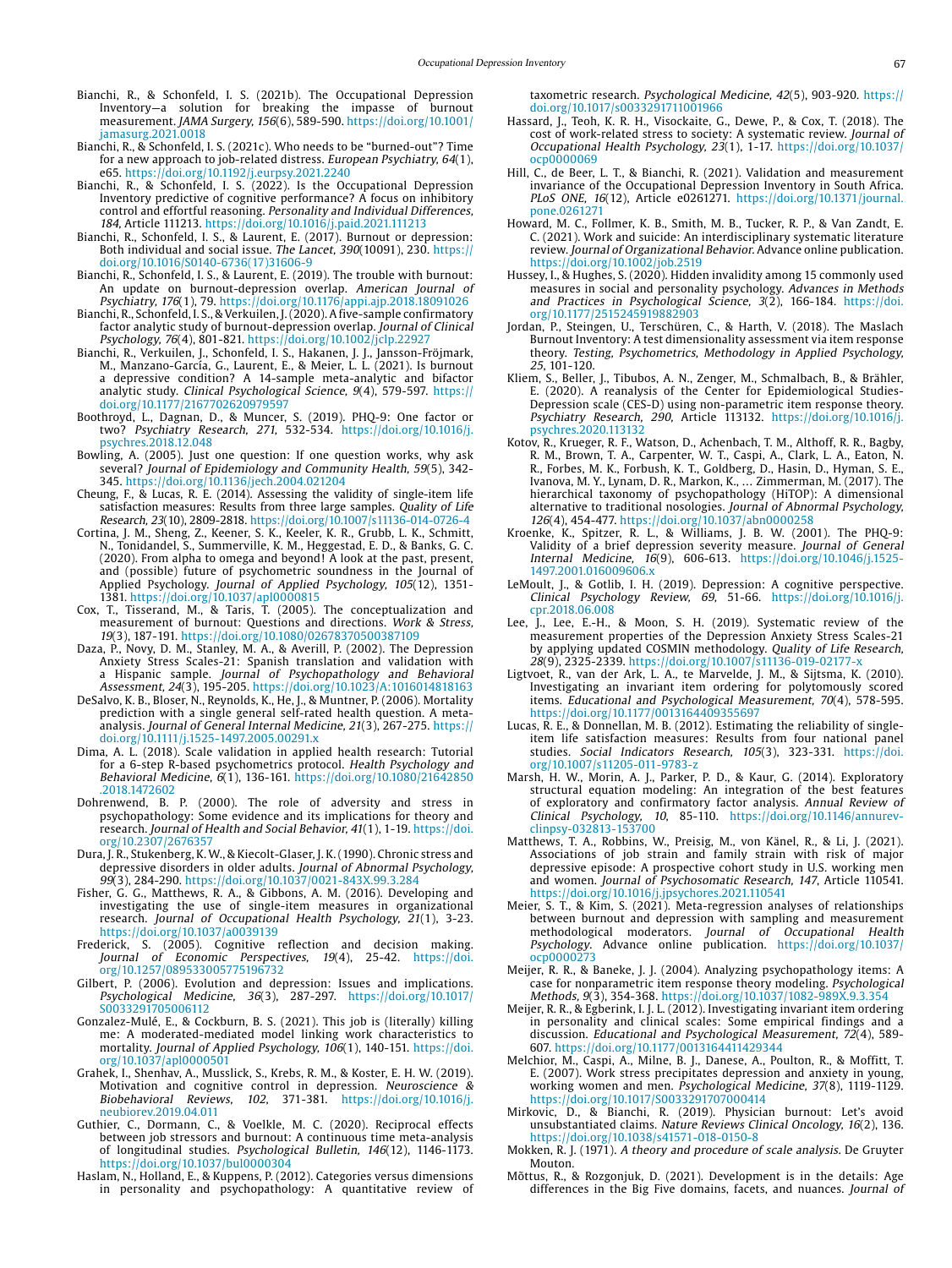Personality and Social Psychology, 120(4), 1035-1048. [https://doi.](https://doi.org/10.1037/pspp0000276) [org/10.1037/pspp0000276](https://doi.org/10.1037/pspp0000276)

- Mõttus, R., Sinick, J., Terracciano, A., Hřebíčková, M., Kandler, C., Ando, J. Mortensen, E. L., Colodro-Conde, L., & Jang, K. L. (2019). Personality characteristics below facets: A replication and meta-analysis of cross-rater agreement, rank-order stability, heritability, and utility of personality nuances. Journal of Personality and Social Psychology, 117(4), e35-e50. <https://doi.org/10.1037/pspp0000202>
- Muthén, L. K., & Muthén, B. O. (1998-2017). Mplus user's guide (8th ed.). Muthén & Muthén.
- Niedhammer, I., Malard, L., & Chastang, J. F. (2015). Occupational factors and subsequent major depressive and generalized anxiety disorders in the prospective French national SIP study. BMC Public Health, 15, Article 200.<https://doi.org/10.1186/s12889-015-1559-y>
- Otero, I., Salgado, J. F., & Moscoso, S. (2021). Criterion validity of cognitive reflection for predicting job performance and training proficiency: A metaanalysis. Frontiers in Psychology (section Organizational Psychology), 12, Article 695539.<https://doi.org/10.3389/fpsyg.2021.668592>
- Pickles, A., & Angold, A. (2003). Natural categories or fundamental dimensions: On carving nature at the joints and the rearticulation of psychopathology. Development and Psychopathology, 15(3), 529-551. https://doi.org/10.1017/S095457940300028
- Primi, C., Morsanyi, K., Chiesi, F., Donati, M. A., & Hamilton, J. (2016). The development and testing of a new version of the Cognitive Reflection Test applying item response theory (IRT). Journal of Behavioral
- Decision Making, 29(5), 453-469.<https://doi.org/10.1002/bdm.1883> Pryce, C. R., Azzinnari, D., Spinelli, S., Seifritz, E., Tegethoff, M., & Meinlschmidt, G. (2011). Helplessness: A systematic translational review of theory and evidence for its relevance to understanding and treating depression. Pharmacology & Therapeutics, 132(3), 242-267. https://doi.org/[10.1016/j.pharmthera.2011.06.006](http://dx.doi.org/10.1016/j.pharmthera.2011.06.006)
- Putnick, D. L., & Bornstein, M. H. (2016). Measurement invariance conventions and reporting: The state of the art and future directions for psychological research. Developmental Review, 41, 71-90. [https://](https://doi.org/10.1016/j.dr.2016.06.004) [doi.org/10.1016/j.dr.2016.06.004](https://doi.org/10.1016/j.dr.2016.06.004)
- R Core Team. (2020). R: A language and environment for statistical computing. R Foundation for Statistical Computing. [https://www.R](https://www.R-project.org/)[project.org/](https://www.R-project.org/)
- Rock, P. L., Roiser, J. P., Riedel, W. J., & Blackwell, A. D. (2014). Cognitive impairment in depression: A systematic review and meta-analysis. Psychological Medicine, 44(10), 2029-2040. [https://doi.org/10.1017/](https://doi.org/10.1017/s0033291713002535) [s0033291713002535](https://doi.org/10.1017/s0033291713002535)
- Rodriguez, A., Reise, S. P., & Haviland, M. G. (2016). Evaluating bifactor models: Calculating and interpreting statistical indices. Psychological Methods, 21(2), 137-150.<https://doi.org/10.1037/met0000045>
- Roe, D., Slade, M., & Jones, N. (2022). The utility of patient-reported outcome measures in mental health. World Psychiatry, 21(1), 56-57. <https://doi.org/10.1002/wps.20924>
- Rotenstein, L. S., Torre, M., Ramos, M. A., Rosales, R. C., Guille, C., Sen, S., & Mata, D. A. (2018). Prevalence of burnout among physicians: A systematic review. JAMA, 320(11), 1131-1150. [https://doi.org/10.1001/](https://doi.org/10.1001/jama.2018.12777) [jama.2018.12777](https://doi.org/10.1001/jama.2018.12777)
- Rutkowski, L., & Svetina, D. (2017). Measurement invariance in international surveys: Categorical indicators and fit measure performance. Applied Measurement in Education, 30(1), 39-51. [https://doi.org/10.1080/0895](https://doi.org/10.1080/08957347.2016.1243540) [7347.2016.1243540](https://doi.org/10.1080/08957347.2016.1243540)
- Schaufeli, W. B. (2003). Past performance and future perspectives of burnout research. *South African Journal of Industrial Psychology,*<br>29(4), 1-15. <https://doi.org/10.4102/sajip.v29i4.127>
- Schaufeli, W. B., Bakker, A. B., & Van Rhenen, W. (2009). How changes in job demands and resources predict burnout, work engagement, and sickness absenteeism. Journal of Organizational Behavior, 30(7), 893-917.<https://doi.org/10.1002/job.595>
- Schaufeli, W. B., & Enzmann, D. (1998). The burnout companion to study and practice: A critical analysis. Taylor & Francis.
- Scheurich, A., Fellgiebel, A., Schermuly, I., Bauer, S., Wölfges, R., & Müller, M. J. (2008). Experimental evidence for a motivational origin of cognitive impairment in major depression. Psychological Medicine, 38(2), 237-246. <https://doi.org/10.1017/s0033291707002206>
- Schonfeld, I. S., & Bianchi, R. (2021). From burnout to occupational depression: Recent developments in research on job-related distress and occupational health. Frontiers in Public Health (section Public Mental Health), 9(1978), Article 796401. [https://doi.org/10.3389/](https://doi.org/10.3389/fpubh.2021.796401) [fpubh.2021.796401](https://doi.org/10.3389/fpubh.2021.796401)
- Schwenk, T. L., & Gold, K. J. (2018). Physician burnout—a serious symptom, but of what? JAMA, 320(11), 1109-1110. [https://doi.org/10.1001/](https://doi.org/10.1001/jama.2018.11703) [jama.2018.11703](https://doi.org/10.1001/jama.2018.11703)
- Semmer, N. K., Jacobshagen, N., Meier, L. L., Elfering, A., Beehr, T. A., Kalin, W., & Tschan, F. (2015). Illegitimate tasks as a source of work stress. Work & Stress, 29(1), 32-56. [https://doi.org/10.1080/02678373.2014.1](https://doi.org/10.1080/02678373.2014.1003996) [003996](https://doi.org/10.1080/02678373.2014.1003996)
- Shi, D., DiStefano, C., Maydeu-Olivares, A., & Lee, T. (2021). Evaluating SEM model fit with small degrees of freedom. Multivariate Behavioral Research. Advance online publication. [https://doi.org/10.1080/002731](https://doi.org/10.1080/00273171.2020.1868965) [71.2020.1868965](https://doi.org/10.1080/00273171.2020.1868965)
- Shi, D., Maydeu-Olivares, A., & Rosseel, Y. (2020). Assessing fit in ordinal factor analysis models: SRMR vs. RMSEA. Structural Equation Modeling: A Multidisciplinary Journal, 27(1), 1-15. [https://doi.org/10](https://doi.org/10.1080/10705511.2019.1611434) [.1080/10705511.2019.1611434](https://doi.org/10.1080/10705511.2019.1611434)
- Sibeoni, J., Bellon-Champel, L., Verneuil, L., Siaugues, C., Revah-Levy, A., & Farges, O. (2021). Workplace environment around physicians' burnout: A qualitative study in French hospitals. Scandinavian Journal of Work, Environment & Health. Advance online publication. [https://doi.](https://doi.org/10.5271/sjweh.3977) [org/10.5271/sjweh.3977](https://doi.org/10.5271/sjweh.3977)
- Sijtsma, K., & Molenaar, I. W. (2002). Introduction to nonparametric item response theory. Sage.<https://doi.org/10.4135/9781412984676>
- Sijtsma, K., & van der Ark, L. A. (2017). A tutorial on how to do a Mokken scale analysis on your test and questionnaire data. British Journal of Mathematical and Statistical Psychology, 70(1), 137-158. [https://doi.](https://doi.org/10.1111/bmsp.12078) [org/10.1111/bmsp.12078](https://doi.org/10.1111/bmsp.12078)
- SIL International. (2021). Ethnologue: Languages of the world. [https://](https://www.ethnologue.com/) [www.ethnologue.com/](https://www.ethnologue.com/)
- Snyder, H. R. (2013). Major depressive disorder is associated with broad impairments on neuropsychological measures of executive function: A meta-analysis and review. Psychological Bulletin, 139(1), 81-132. <https://doi.org/10.1037/a0028727>
- Spector, P. E. (2019). Do not cross me: Optimizing the use of cross-sectional designs. Journal of Business and Psychology, 34(2), 125-137. [https://](https://doi.org/10.1007/s10869-018-09613-8) [doi.org/10.1007/s10869-018-09613-8](https://doi.org/10.1007/s10869-018-09613-8)
- Stochl, J., Fried, E. I., Fritz, J., Croudace, T. J., Russo, D. A., Knight, C., Jones, P. B., & Perez, J. (2020). On dimensionality, measurement invariance, and suitability of sum scores for the PHQ-9 and the GAD-7. Assessment. Advance online publication.<https://doi.org/10.1177/1073191120976863>
- Stochl, J., Jones, P. B., & Croudace, T. J. (2012). Mokken scale analysis of mental health and well-being questionnaire item responses: A nonparametric IRT method in empirical research for applied health researchers. BMC Medical Research Methodology, 12(1), Article 74. <https://doi.org/10.1186/1471-2288-12-74>
- Straat, J. H., van der Ark, L. A., & Sijtsma, K. (2016). Using conditional association to identify locally independent item sets. Methodology, 12(4), 117-123.<https://doi.org/10.1027/1614-2241/a000115>
- Streiner, D. L., Norman, G. R., & Cairney, J. (2015). Health measurement scales: A practical guide to their development and use (5<sup>th</sup> ed.). Oxford University Press.
- Tiesman, H. M., Konda, S., Hartley, D., Chaumont Menéndez, C., Ridenour, M., & Hendricks, S. (2015). Suicide in U.S. workplaces, 2003-2010: A comparison with non-workplace suicides. American Journal of Preventive Medicine, 48(6), 674-682. [https://doi.org/10.1016/j.](https://doi.org/10.1016/j.amepre.2014.12.011) [amepre.2014.12.011](https://doi.org/10.1016/j.amepre.2014.12.011)
- Tran, T., Hagen, A. E. F., Hollenstein, T., & Bowie, C. R. (2020). Physical- and cognitive-effort-based decision-making in depression: Relationships to symptoms and functioning. Clinical Psychological Science, 9(1), 53- 67. <https://doi.org/10.1177/2167702620949236>
- van der Ark, L. A. (2012). New developments in Mokken scale analysis in R. Journal of Statistical Software, 48(5), 1-27. [https://doi.org/10.18637/](https://doi.org/10.18637/jss.v048.i05) [jss.v048.i05](https://doi.org/10.18637/jss.v048.i05)
- van Schuur, W. H. (2003). Mokken scale analysis: Between the Guttman scale and parametric item response theory. Political Analysis, 11(2), 139-163. <https://doi.org/10.1093/pan/mpg002>
- Vinkers, C. H., & Schaafsma, F. G. (2021). Burnout urgently needs robust research. Nature, 592(7853), 188. [https://doi.org/10.1038/d41586-021-](https://doi.org/10.1038/d41586-021-00896-1) [00896-1](https://doi.org/10.1038/d41586-021-00896-1)
- Wichers, M. (2014). The dynamic nature of depression: A new microlevel perspective of mental disorder that meets current challenges. Psychological Medicine, 44(7), 1349-1360. [https://doi.org/10.1017/](https://doi.org/10.1017/S0033291713001979) [S0033291713001979](https://doi.org/10.1017/S0033291713001979)
- Willner, P., Scheel-Krüger, J., & Belzung, C. (2013). The neurobiology of depression and antidepressant action. Neuroscience & of depression and antidepressant action. Neuroscience & Biobehavioral Reviews, 37(10), 2331-2371. https://doi.org[/10.1016/j.](http://dx.doi.org/10.1016/j.neubiorev.2012.12.007) [neubiorev.2012.12.007](http://dx.doi.org/10.1016/j.neubiorev.2012.12.007)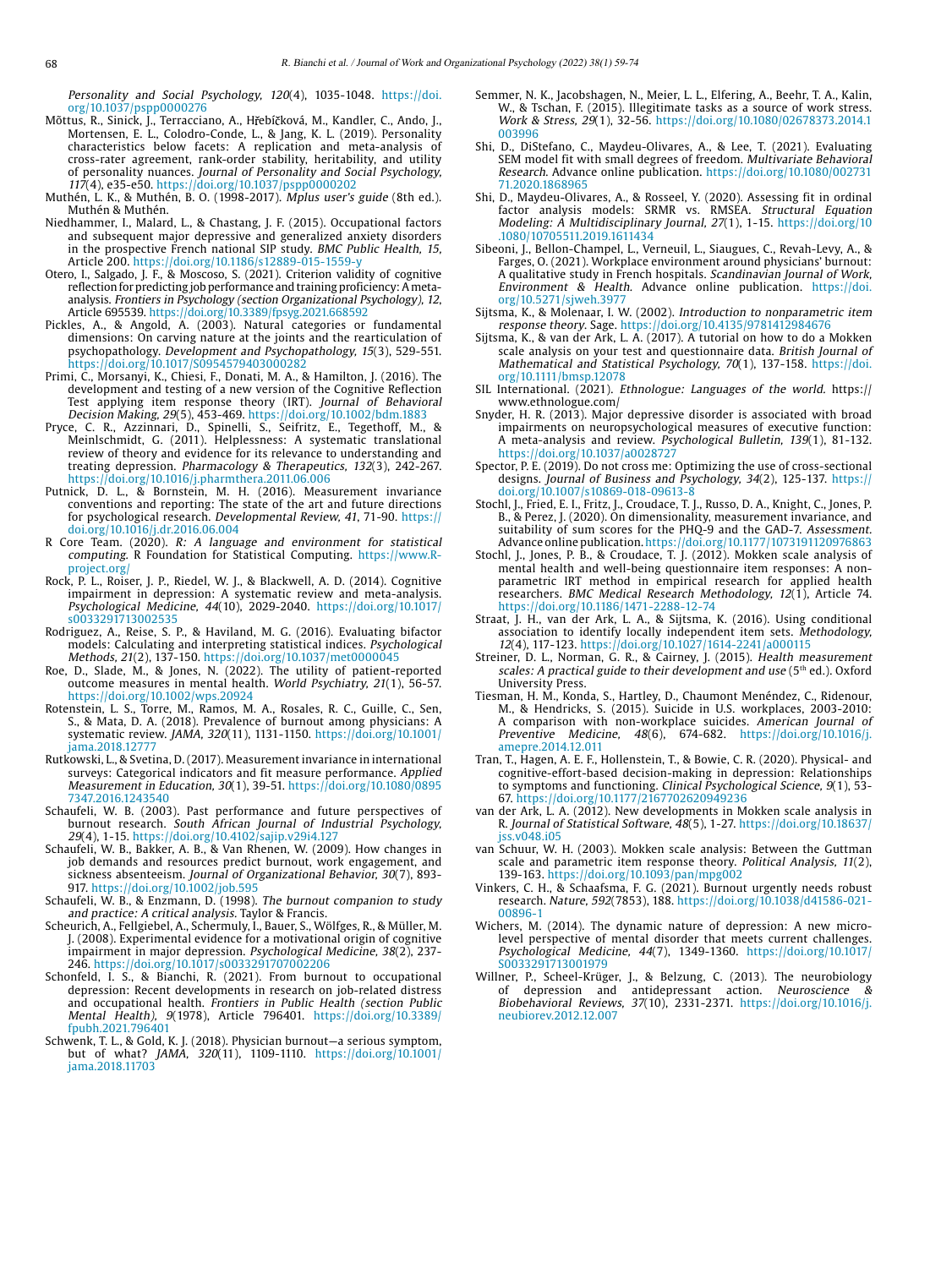Inventario de Depresión Ocupacional

# Instrucciones preliminares para los/as encuestados/as

las siguientes afirmaciones aluden al posible impacto que su trabajo podría tener sobre usted.

Lea cada afirmación e indique con qué frecuencia se ha encontrado con los problemas mencionados en las ÚLTIMAS DOS SEMANAS. Utilice la escala proporcionada aquí para responder:

0 = nunca o casi nunca

1 = sólo unos días

2 = más de la mitad de los días

3 = todos los días o casi todos

Aquí tiene un ejemplo:

«Me he sentido ansioso/a por causa de mi trabajo»

• Si no se ha sentido ansioso/a por su trabajo, seleccione 0.

• Si se ha sentido ansioso/a por razones que usted considera QUE NO TIENE RELACIÓN CON SU TRABAJO (problemas personales, conyugales, familiares, de salud, etc.), seleccione igualmente 0.

• Si se ha sentido ansioso/a pero no sabe por qué, seleccione de nuevo 0.

• Si usted tiene claro que SU TRABAJO le provoca ansiedad, seleccione 1, 2 o 3 para indicar la frecuencia con la que se ha producido. Ahora puede contestar al cuestionario.

|    | Nombre del paciente:                                                                                                                                                                                               | Fecha:                |                   |                                   |                                   |
|----|--------------------------------------------------------------------------------------------------------------------------------------------------------------------------------------------------------------------|-----------------------|-------------------|-----------------------------------|-----------------------------------|
|    | Indique con que frecuencia ha experimentado los problemas que se<br>señalan a continuación en el transcurso de las dos últimas semanas.                                                                            | Nunca o casi<br>nunca | Sólo unos<br>días | Más de la<br>mitad de los<br>días | Todos los<br>días o casi<br>todos |
| 1. | Mi trabajo ha sido tan estresante que no he podido disfrutar de las<br>cosas que habitualmente me producen satisfacción o placer.                                                                                  | $\Omega$              |                   | 2                                 | 3                                 |
| 2. | Me he sentido deprimido/a por causa del trabajo.                                                                                                                                                                   | $\Omega$              |                   | 2                                 | 3                                 |
| 3. | He padecido alteraciones del sueño por el estrés vivido en mi trabajo<br>(he experimentado dificultades para dormirme o para quedarme<br>dormido/a o por el contrario he dormido mucho más de lo habitual).        | 0                     |                   | 2                                 | 3                                 |
| 4. | Me he sentido agotado/a por causa del trabajo.                                                                                                                                                                     | 0                     |                   | $\overline{\mathcal{L}}$          | 3                                 |
| 5. | He experimentado alteraciones del apetito por causa del estrés en mi<br>trabajo (he perdido el apetito, o por el contrario he comido mucho más<br>de lo habitual).                                                 | 0                     |                   | 2                                 | 3                                 |
| 6. | Me he sentido fracasado/a personalmente por causa de mi trabajo.                                                                                                                                                   | 0                     |                   | 2                                 | 3                                 |
| 7. | Mi trabajo me ha estresado a tal punto que he tenido dificultades<br>para concentrarme sobre lo que estaba haciendo (por ejemplo, leer la<br>prensa) o a pensar con claridad (por ejemplo, para tomar decisiones). | 0                     |                   | 2                                 | 3                                 |
| 8. | A causa del estrés relacionado con mi trabajo, me he sentido muy<br>agitada/o, o por el contrario muy ralentizada/o (por ejemplo, en la<br>forma de moverme o de hablar).                                          | 0                     |                   | 2                                 | 3                                 |
| 9. | He llegado a pensar que preferiría estar muerta/o en lugar de continuar<br>en este trabajo.                                                                                                                        | 0                     |                   | 2                                 | 3                                 |
|    | PUNTUACIÓN TOTAL:                                                                                                                                                                                                  |                       |                   |                                   |                                   |

Si usted se ha identificado con algunos de los problemas sugeridos anteriormente, ¿estos problemas le están haciéndose plantear la posibilidad de dejar su trabajo o puesto actual?

Sí No No lo sé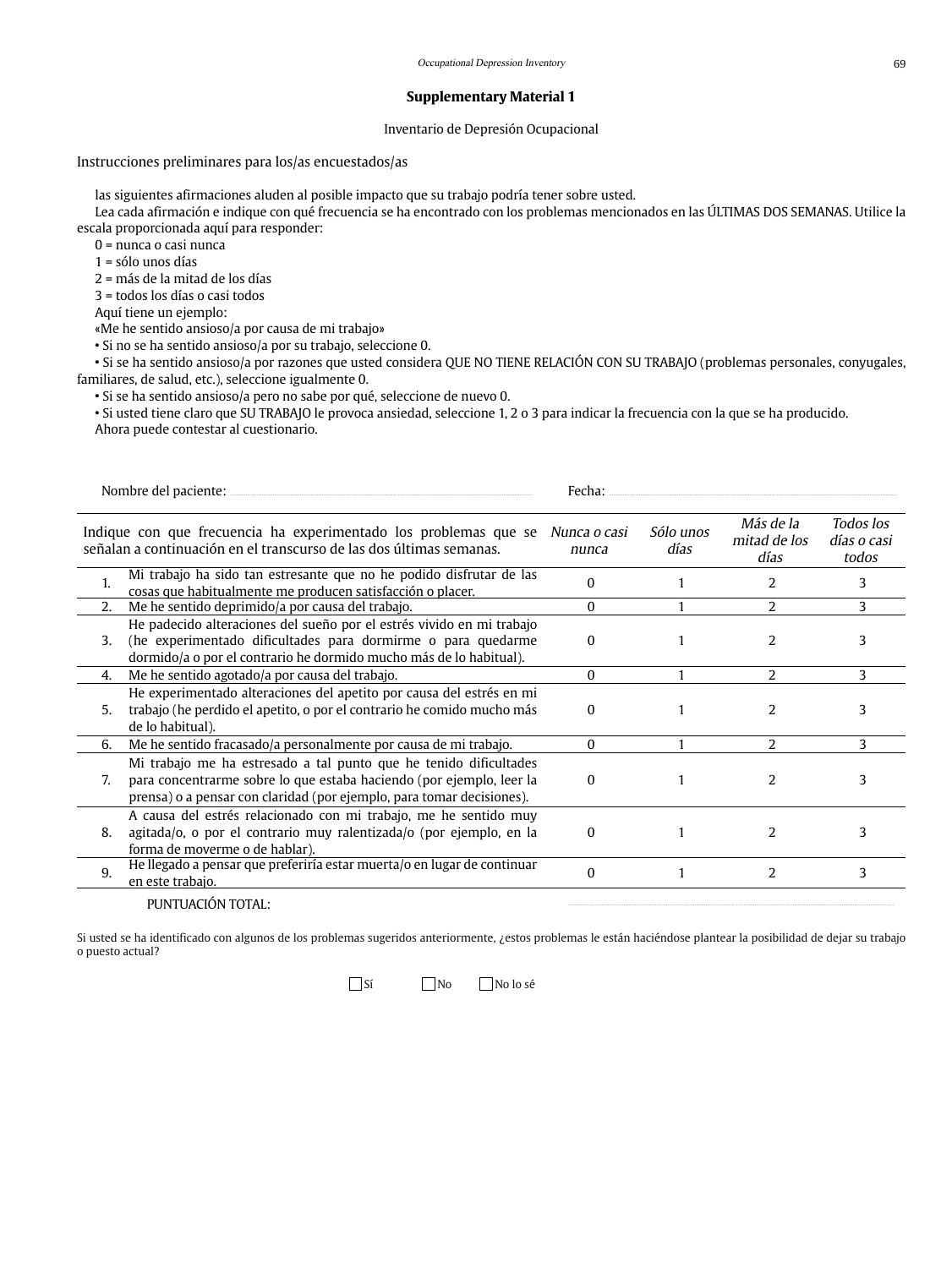#### **Supplementary Material 1** (continued)

Occupational Depression Inventory: SPSS Syntax for a Provisional Diagnosis of Job-related Depressive Disorder

```
compute DEP = 0.
   do if ODI1 ge 3 or ODI2 ge 3.
   count DEP = ODI3(3)ODI4 (3)
   ODI5 (3)
   ODI6 (3)
   ODI7 (3)
   ODI8 (3)
   ODI9 (1,2,3).
   end if.
   if ODI1 ge 3 DEP = DEP + 1.
   if ODI2 ge 3 DEP = DEP + 1.
   compute DIAG = 0.
   if DEP ge 5 DIAG = 1.
Note. The nine items of the Occupational Depression Inventory are 
coded ODI1 to ODI9.
```
Items ODI1: anhedonia ODI2: depressed mood ODI3: sleep alterations ODI4: fatigue/loss of energy ODI5: appetite alterations ODI6: feelings of worthlessness ODI7: cognitive impairment ODI8: psychomotor alterations ODI9: suicidal ideation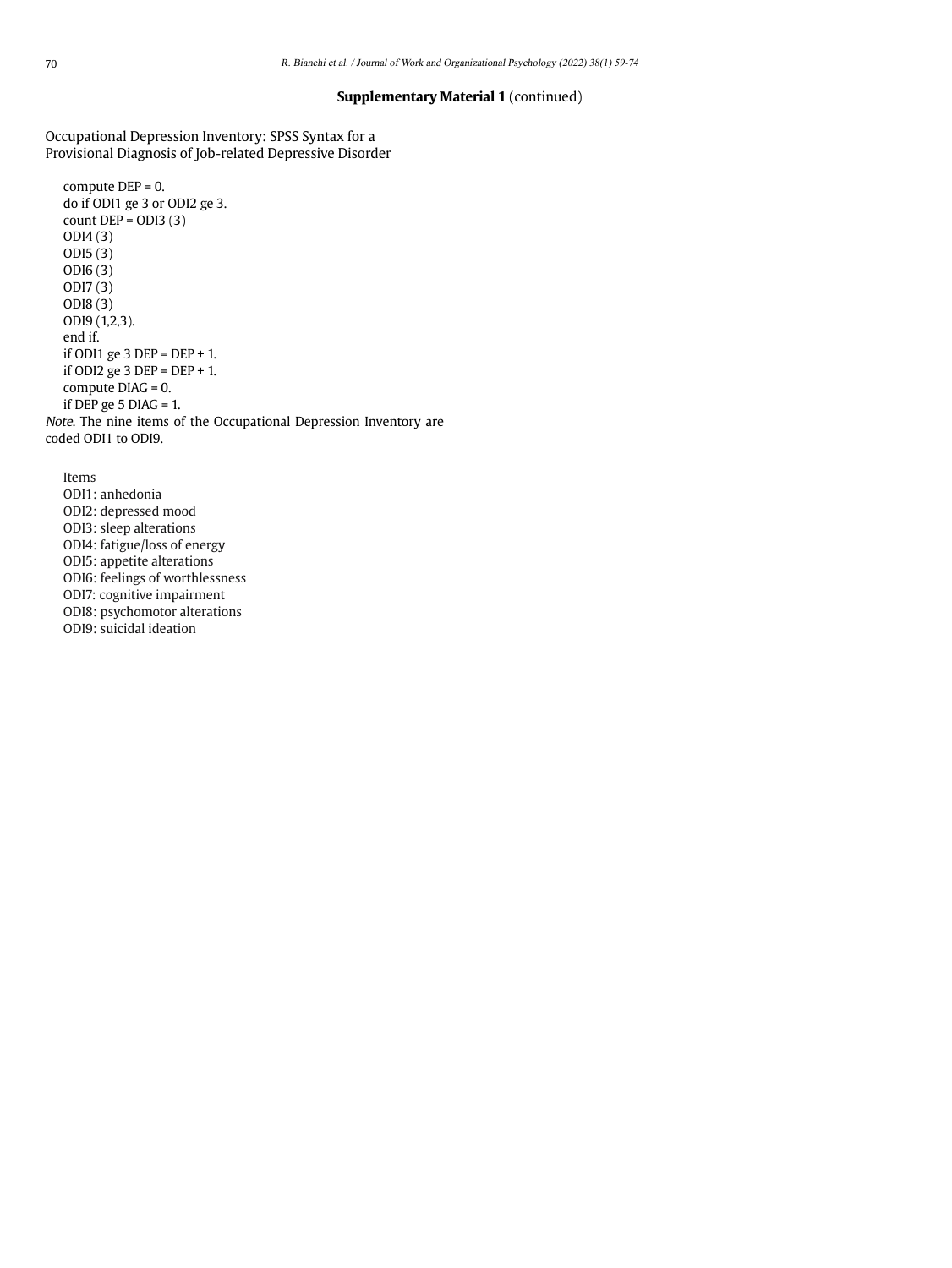# Descriptive Statistics for the Cognitive Reflection Test (CRT)

|                                  | Problem 1 | Problem 2 | Problem 3    | Problem 4      | Problem 5    | Problem 6      | <b>CRT</b> |
|----------------------------------|-----------|-----------|--------------|----------------|--------------|----------------|------------|
| M                                | 0.666     | 0.422     | 0.326        | 0.277          | 0.249        | 0.228          | 0.361      |
| Median                           |           | $\Omega$  | $\mathbf{0}$ | $\overline{0}$ | $\mathbf{0}$ | $\overline{0}$ | 0.333      |
| Mode                             | 1.000     | 0.000     | 0.000        | 0.000          | 0.000        | 0.000          | 0.167      |
| <b>SD</b>                        | 0.472     | 0.495     | 0.470        | 0.448          | 0.433        | 0.420          | 0.282      |
| Skewness ( $SE = 0.124$ )        | $-0.706$  | 0.316     | 0.743        | 0.999          | 1.167        | 1.302          | 0.585      |
| Kurtosis ( $SE = 0.248$ )        | $-1.510$  | $-1.910$  | $-1.455$     | $-1.006$       | $-0.641$     | $-0.307$       | $-0.639$   |
| Minimum                          | $\Omega$  | $\Omega$  | $\mathbf{0}$ | $\overline{0}$ | $\mathbf{0}$ | $\mathbf{0}$   | 0.000      |
| Maximum                          |           |           |              |                |              |                | 1.000      |
| Mean response time               | 30.184    | 27.383    | 34.832       | 28.982         | 24.391       | 30.588         | 29.393     |
| % correct response               | 66.580    | 42.228    | 32.642       | 27.720         | 24.870       | 22.798         | 36.140     |
| % heuristic response (incorrect) | 20.725    | 37.824    | 39.378       | 48.964         | 67.098       | 42.746         | 42.789     |
| % filler response (incorrect)    | 8.808     | 15.026    | 7.772        | 15.544         | 0.777        | 23.575         | 11.917     |
| % "other" response (incorrect)   | 2.332     | 2.850     | 15.803       | 3.109          | 6.218        | 9.067          | 6.563      |
| % nonresponse (incorrect)        | 1.554     | 2.073     | 4.404        | 4.663          | 1.036        | 1.813          | 2.591      |
| % total failure                  |           |           |              |                |              |                | 16.062     |
| % total success                  |           |           |              |                |              |                | 3.627      |

Note. N = 386. Problem 1 = "Elves and toys"; Problem 2 = "Machines and widgets"; Problem 3 = "Athletes and medals"; Problem 4 = "Lake and lily pads"; Problem 5 = "Bat and ball"; Problem 6 = "Marks in the class." Mean scores fall between 0 and 1.  $M$  = mean;  $SD$  = standard deviation;  $SE$  = standard error.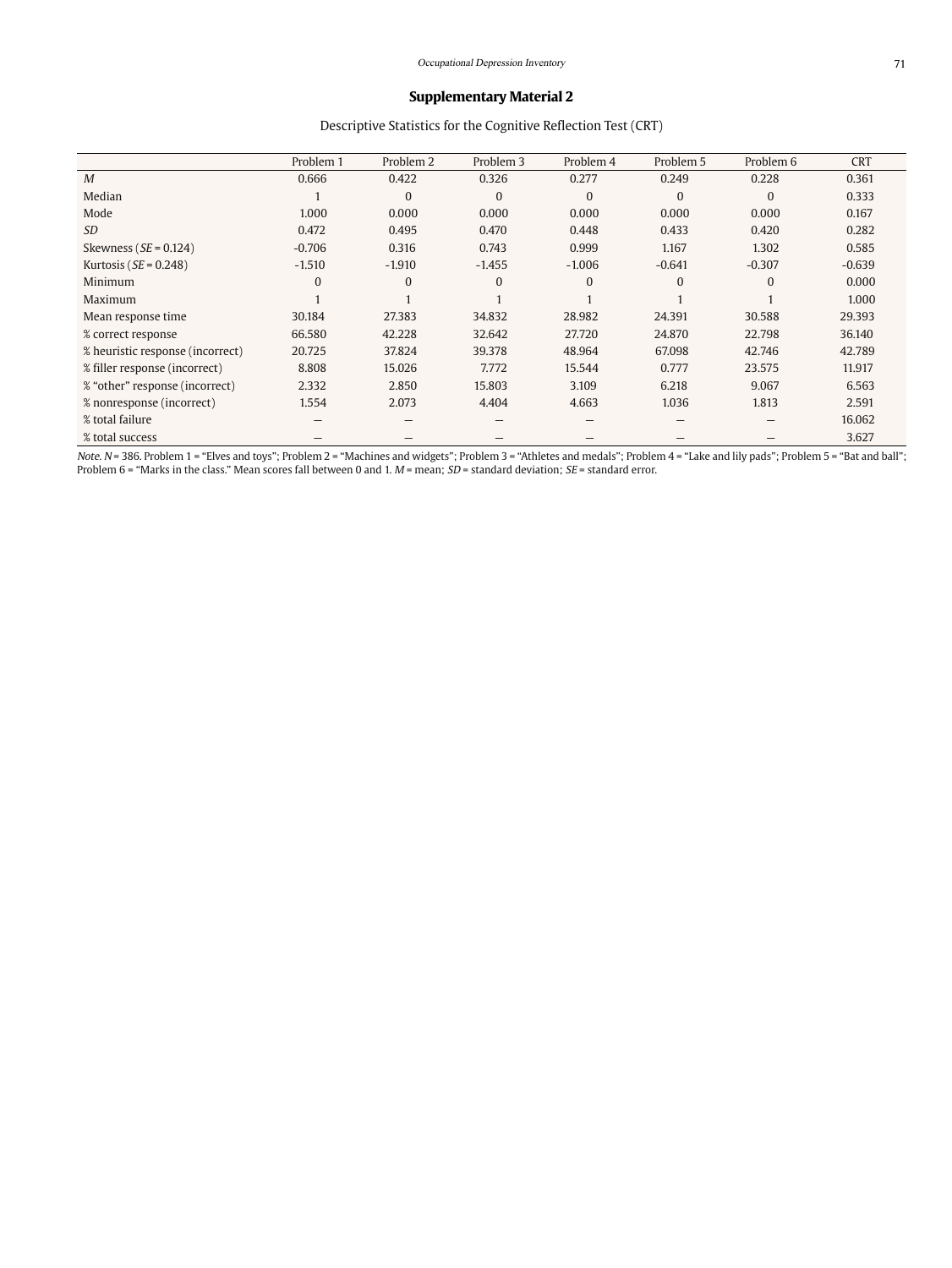#### Work -Life Characteristics: Items in Spanish and English

#### 1. Interpersonal conflict at work

Esta semana, he experimentado conflictos en el trabajo (por ejemplo, con compañeros, supervisores, subordinados, clientes).

This week, I have experienced conflicts at work (e.g., with coworkers, supervisors, subordinates, clients).

#### 2. Job incivility

Esta semana, la gente me ha faltado al respeto en el trabajo (por ejemplo, compañeros, supervisores, subordinados, clientes).

This week, people have disrespected me at work (e.g., coworkers, supervisors, subordinates, clients).

#### 3. Unreasonable work tasks

Esta semana, en el trabajo, me pidieron que realizara tareas que, en mi opinión, debería realizar otra persona.

This week, I was asked to perform tasks at work that, in my opinion, should be done by someone else.

# 4. Unnecessary work tasks

Esta semana, en el trabajo, me pidieron que realizara tareas que no tendría que hacer (o que podría hacer con menos esfuerzo) si las cosas estuvieran mejor organizadas.

This week, I was asked to perform tasks at work that I wouldn't have to do (or could do with less effort) if things were better organized.

#### 5. Work overload

Esta semana la carga de trabajo ha sido excesiva. This week, my workload has been excessive.

#### 6. Social support at work

Esta semana, he recibido el apoyo que necesitaba en el trabajo (por ejemplo, de mis compañeros, supervisores, subordinados).

This week, I have received the support I needed at work (e.g., from my coworkers, supervisors, subordinates).

#### 7. Job autonomy

Esta semana he podido realizar mi trabajo con la autonomía necesaria.

This week, I had the autonomy I needed to do my work.

#### 8. Skill development

Esta semana mi trabajo me ha permitido aprender cosas nuevas. This week, I had the opportunity to learn new things through my work.

#### 9. Job recognition

Esta semana la calidad de mi trabajo ha sido halagada. This week, the quality of my work has been praised.

#### 10. Job meaningfulness

Esta semana sentí que mi trabajo era útil. This week, I felt the job I did was useful.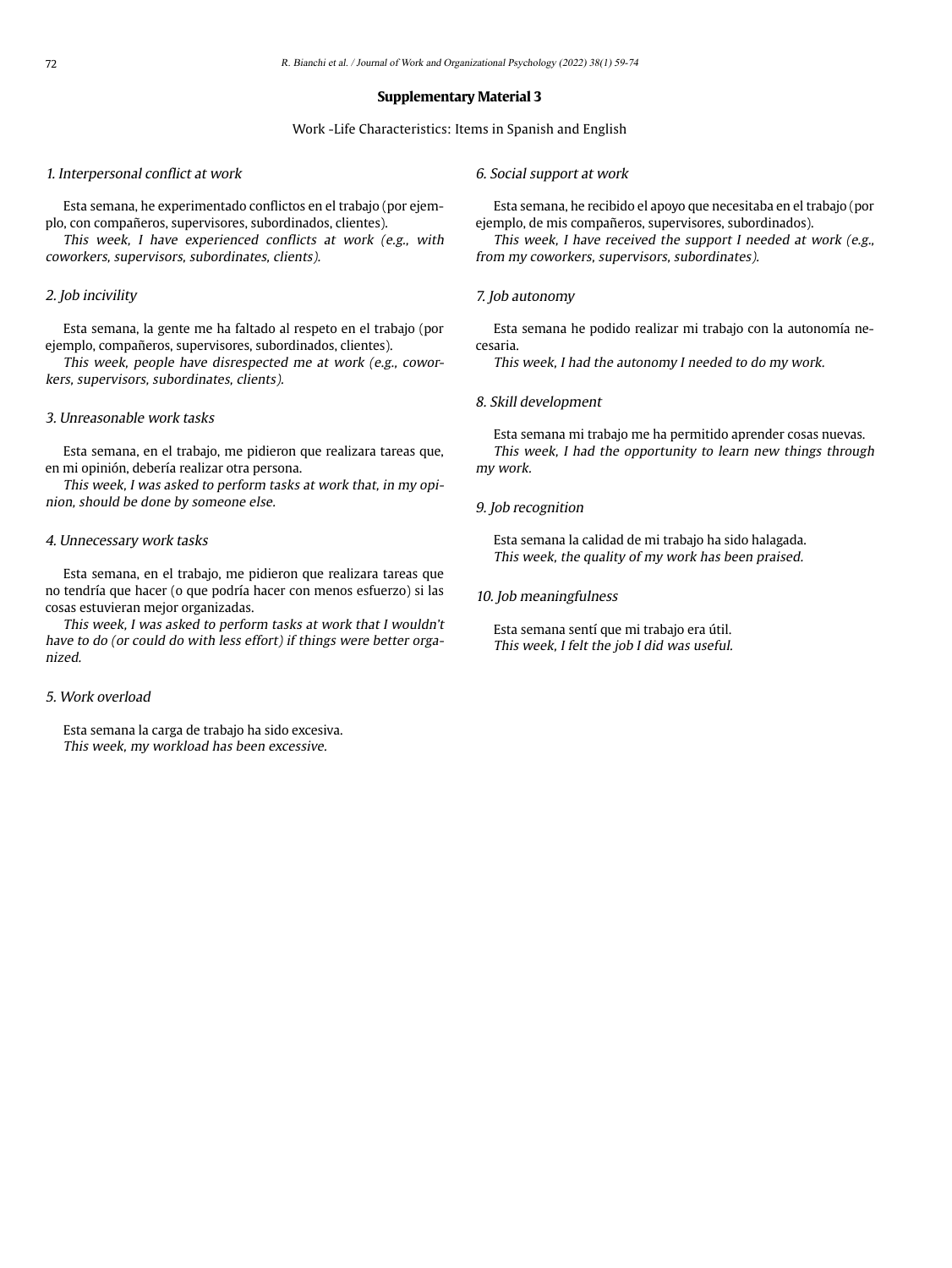Exploratory Structural Equation Modeling Bifactor Analysis of the Occupational Depression Inventory (ODI) and the Depression subscale of the Depression Anxiety Stress Scales-21 (DASS-21-D)

| Item             | GF   | SF <sub>1</sub> | SF <sub>2</sub> | C    | I-ECV | S-ECV | ECV  |
|------------------|------|-----------------|-----------------|------|-------|-------|------|
| DASS-21-D Item 1 | .649 | .406            | .119            | .642 | .656  | .768  | .583 |
| DASS-21-D Item 2 | .543 | .507            | .081            | .594 | .496  |       |      |
| DASS-21-D Item 3 | .935 | .240            | $-.072$         | .923 | .947  |       |      |
| DASS-21-D Item 4 | .761 | .438            | .006            | .773 | .749  |       |      |
| DASS-21-D Item 5 | .739 | .565            | $-.022$         | .855 | .639  |       |      |
| DASS-21-D Item 6 | .842 | .166            | .048            | .746 | .950  |       |      |
| DASS-21-D Item 7 | .907 | .254            | $-.158$         | .878 | .937  |       |      |
| ODI Item 1       | .407 | .180            | .712            | .816 | .203  | .440  |      |
| ODI Item 2       | .628 | .255            | .538            | .868 | .454  |       |      |
| ODI Item 3       | .505 | $-.048$         | .725            | .754 | .338  |       |      |
| ODI Item 4       | .396 | .048            | .725            | .715 | .219  |       |      |
| ODI Item 5       | .551 | $-169$          | .760            | .800 | .380  |       |      |
| ODI Item 6       | .695 | .015            | .487            | .726 | .665  |       |      |
| ODI Item 7       | .650 | .018            | .632            | .832 | .508  |       |      |
| ODI Item 8       | .597 | $-.096$         | .736            | .846 | .421  |       |      |
| ODI Item 9       | .748 | $-.109$         | .443            | .726 | .771  |       |      |

Note. N= 386. We relied on an oblique target rotation. Bifactor loadings ≥ .30 are italicized. RMSEA = .049; CFI = .994; TLI = .990; WRMR = .518;  $\chi^2(75)$  = 144.487. GF = general factor; SF1 = specific factor with DASS-21-D items as targets; SF2 = specific factor with ODI items as targets; C = communality; ECV = explained common variance; S-ECV = scale-level ECV; I-ECV = item-level ECV.